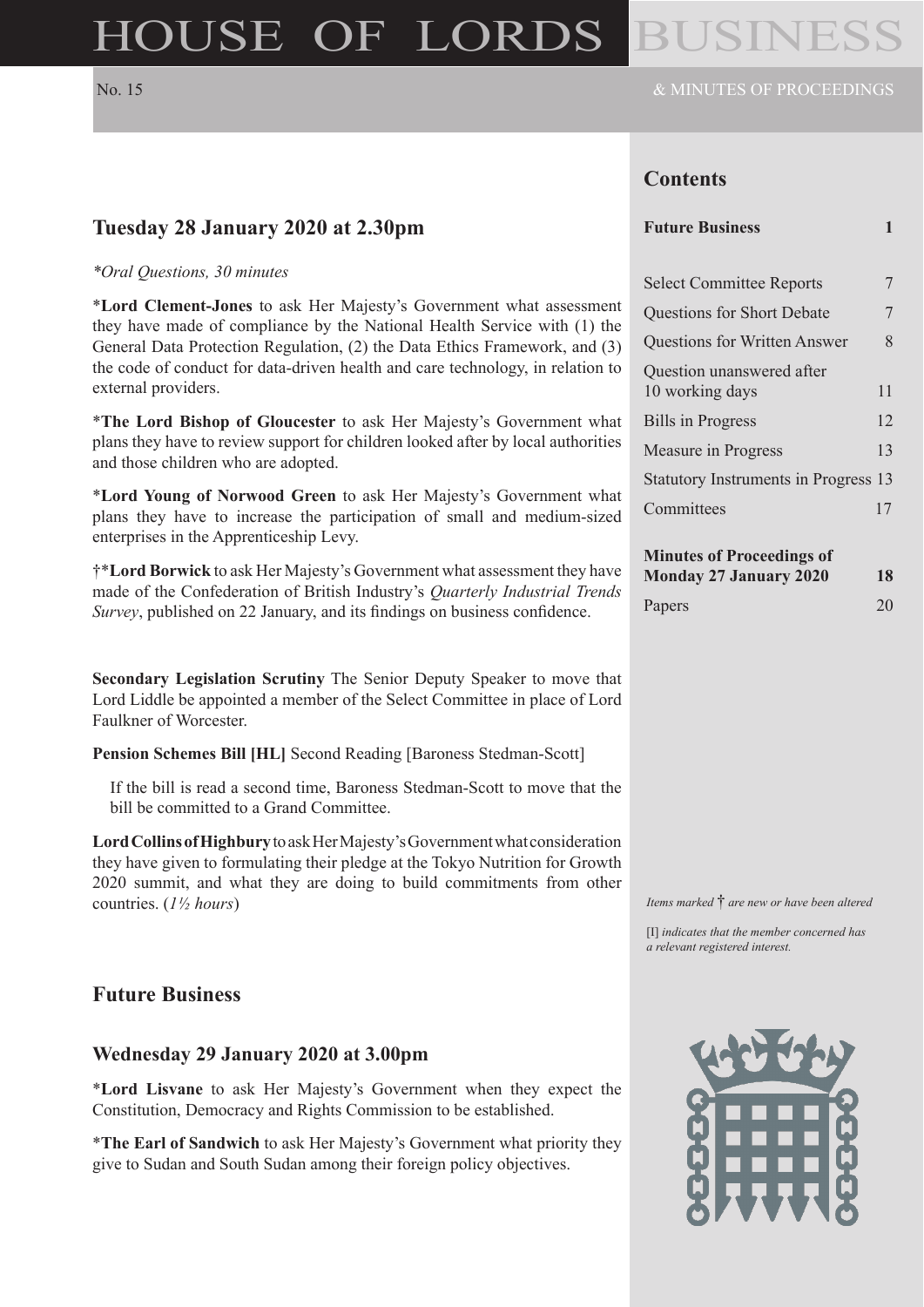#### Future Business

\***Lord Krebs**to ask Her Majesty's Government what assessment they have made of the report by Professor Sir Charles Godfray *A Strategy for Achieving Bovine Tuberculosis Free Status for England*, published in November 2018.

†\***Lord Alton of Liverpool** to ask Her Majesty's Government how they intend to respond to the decision of the International Court of Justice to direct the government of Myanmar to prevent all genocidal acts against Rohingya Muslims.

*If the Direct Payments to Farmers (Legislative Continuity) Bill has been brought from the House of Commons, it is expected that the Second Reading and remaining stages will be taken.*

**Baroness Tyler of Enfield** to ask Her Majesty's Government how they plan to respond to the ten steps to improve social mobility contained in the Sutton Trust's *Mobility Manifesto*, published in November 2019, and the recommendations of the Social Mobility Commission's 2019 *State of the Nation* report. (*1½ hours*)

# **Thursday 30 January 2020 at 11.00am**

†\***Baroness Masham of Ilton** to ask Her Majesty's Government whether they have any plans to establish a major trauma centre in the immediate vicinity of Westminster to treat casualties in the event of any terrorist attack in the area.

\***Lord Crisp** to ask Her Majesty's Government what plans they have to celebrate Florence Nightingale's bicentenary and the World Health Organisation's Year of the Nurse and the Midwife in 2020.

†\***Lord Pearson of Rannoch** to ask Her Majesty's Government what plans they have, subject to World Trade Organisation jurisdiction, to offer the European Union a new treaty to continue the United Kingdom's existing trading arrangements with the European Union.

*Topical oral question. Ballot to be drawn at 1pm on Tuesday 28 January.*

†*The Senior Deputy Speaker intends to move the following two motions en bloc: but if any Lord objects the motions must be moved separately.*

†**Statutory Instruments** The Senior Deputy Speaker to move, in accordance with Standing Order 73 and the resolution of the House of 16 December 1997 that, as proposed by the Committee of Selection, the following members be appointed to join with the Committee of the Commons as the Joint Committee on Statutory Instruments:

| Stirrup, L.              | Newlove, B.                 |
|--------------------------|-----------------------------|
| Colgrain, L.             | Rowe-Beddoe, L.             |
| Haskel, L.               | Scott of Needham Market, B. |
| Morris of Handsworth, L. |                             |

That the Committee have power to agree with the Committee appointed by the Commons in the appointment of a Chair;

That the Committee have power to send for persons, papers and records;

That the Committee have leave to report from time to time;

That the reports of the Committee be printed, regardless of any adjournment of the House.

†**Food, Poverty, Health and the Environment** The Senior Deputy Speaker to move that Baroness Ritchie of Downpatrick be appointed a member of the Select Committee.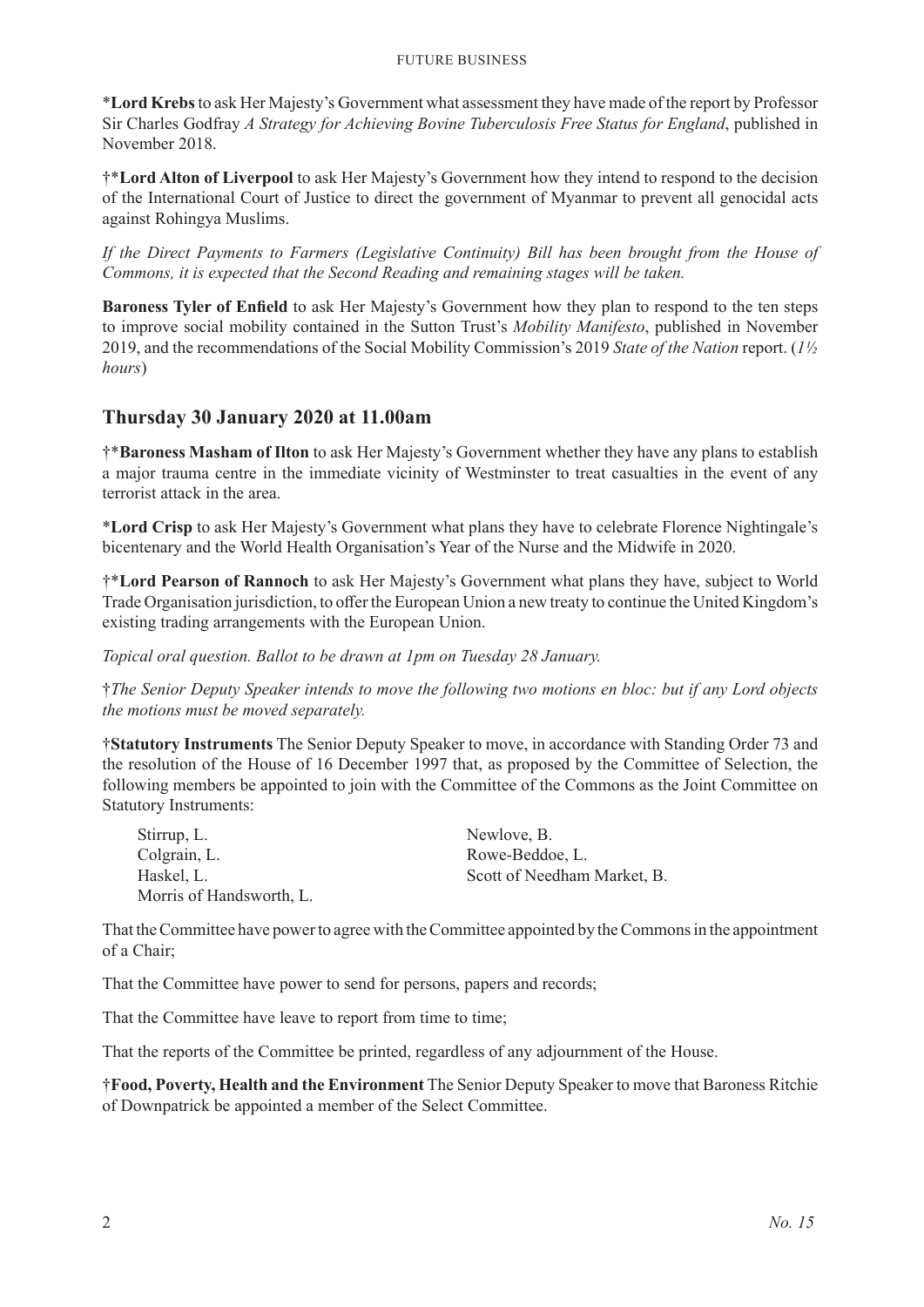**Baroness Bakewell** to move that this House takes note of recent developments in the field of gene editing, and its status in scientific research around the world. (*Balloted debate, 2½ hours*)

**Lord Turnberg** to ask Her Majesty's Government what assessment they have made of the influence of Iran on stability in the Middle East. (*Topical Question for Short Debate, 1 hour*)

**Lord McConnell of Glenscorrodale** to move that this House takes note of the role played by defence, diplomacy, and development policy in building a safer, fairer, and cleaner world. (*Balloted debate, 2½ hours*)

**Church of England (Miscellaneous Provisions) Measure** The Lord Bishop of Gloucester to move that this House do direct that, in accordance with the Church of England Assembly (Powers) Act 1919, the Church of England (Miscellaneous Provisions) Measure be presented to Her Majesty for the Royal Assent.

**Lord Trefgarne** to move, as an amendment to the above motion, at end insert "but that this House regrets that the Measure does not address the issue of marriages no longer being able to be registered at the church where the marriage takes place."

# **Monday 3 February 2020 at 2.30pm**

\***Lord Lexden** to ask Her Majesty's Government when they expect the review of Operation Midland by Her Majesty's Chief Inspector of Constabulary to be completed.

\***Lord Laming** to ask Her Majesty's Government what action they are taking to prevent children in care being placed in unregistered accommodation far away from their home local authority.

\***Lord Bird** to ask Her Majesty's Government, following the publication of the report by the Chartered Institute of Library and Information Professionals and The Big Issue, *Public Libraries: The Case for Support*, on 15 October 2019, what plans they have to invest in England's public libraries. [I]

\***Lord Green of Deddington** to ask Her Majesty's Government how they plan to reduce net migration in the current Parliament.

**Birmingham Commonwealth Games Bill [HL]** Second Reading [Baroness Barran]

If the bill is read a second time, Baroness Barran to move that the bill be committed to a Committee of the Whole House.

**Lord Harris of Haringey** to ask Her Majesty's Government what plans they have to improve the safety and security of public venues, and whether they intend to introduce a Protect duty under the CONTEST strategy for countering terrorism. (*1½ hours*)

# **Tuesday 4 February 2020 at 2.30pm**

\***Lord Arbuthnot of Edrom** to ask Her Majesty's Government what recent assessment they have made of the Post Office's powers to conduct prosecutions.

\***Lord Naseby** to ask Her Majesty's Government what steps they intend to take to ensure free cash machines are available for cash withdrawal for all communities in the United Kingdom.

\***Lord Wallace of Saltaire** to ask Her Majesty's Government what plans they have to consult Parliament on proposals to improve the use of data science in government processes.

**Extradition (Provisional Arrest) Bill [HL]** Second Reading [Baroness Williams of Trafford]

If the bill is read a second time, Baroness Williams of Trafford to move that the bill be committed to a Grand Committee.

**Baroness Parminter** to ask Her Majesty's Government what steps they are taking to improve the care offered to sufferers of eating disorders. (*1½ hours*)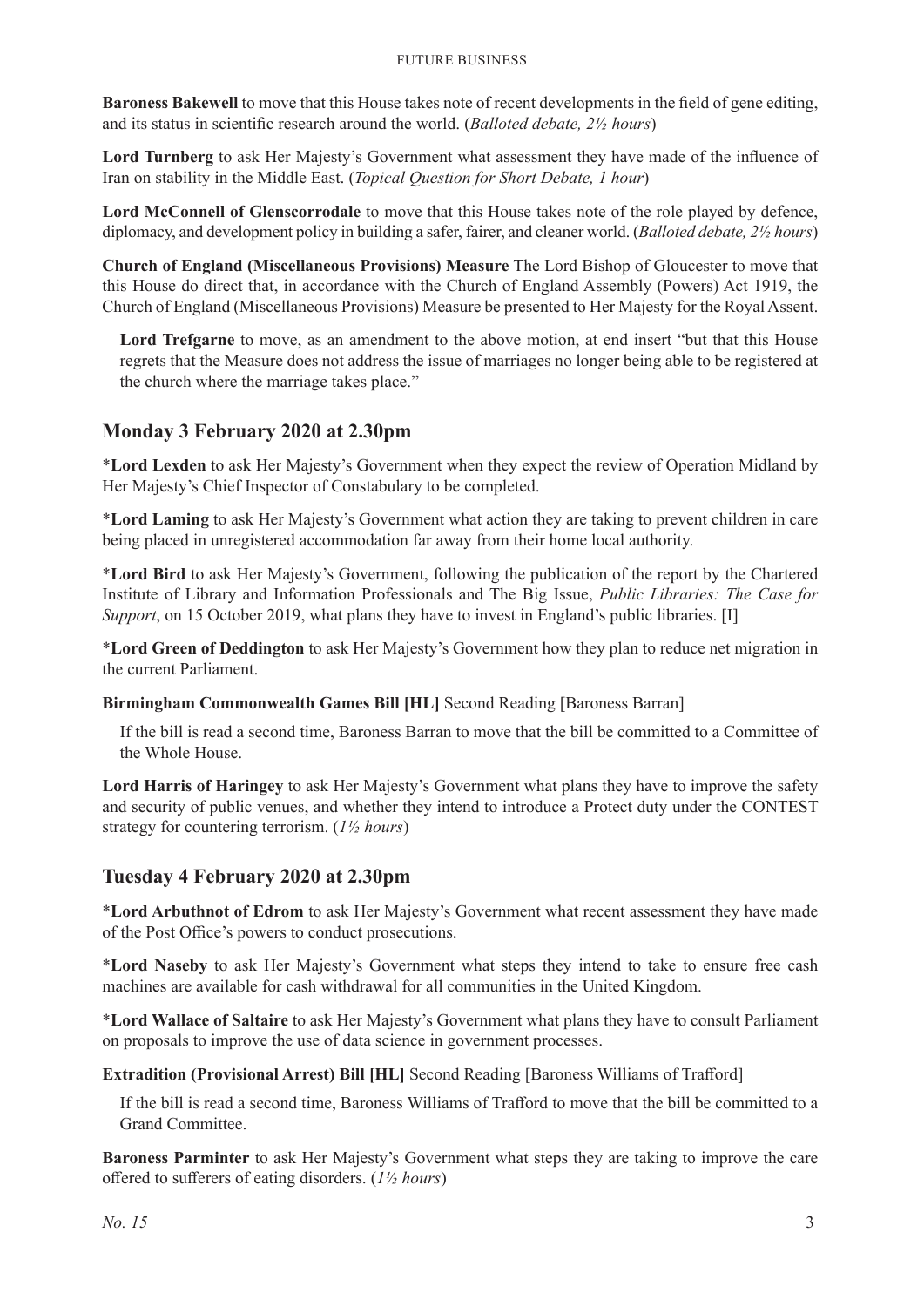# **Wednesday 5 February 2020 at 3.00pm**

\***Lord Trees**to ask Her Majesty's Government how they will safeguard animal welfare and environmental standards in negotiating trade deals with respect to livestock products.

\***Baroness Benjamin** to ask Her Majesty's Government what plans they have to improve access to services and support for children and young people who have been traumatised by crime.

\***Baroness Jones of Moulsecoomb** to ask Her Majesty's Government what plans they have to publish their policies to achieve net zero greenhouse gas emissions by 2050 ahead of the United Nations Climate Change conference to be held in Glasgow in November.

#### **Divorce, Dissolution and Separation Bill [HL]** Second Reading [Lord Keen of Elie]

If the bill is read a second time, Lord Keen of Elie to move that the bill be committed to a Committee of the Whole House.

**Lord Wigley** to ask Her Majesty's Government what their proposals are for replacing the European Structural Funds currently administered by the Welsh Government. (*1½ hours*)

# **Thursday 6 February 2020 at 11.00am**

\***Lord Suri** to ask Her Majesty's Government what plans they have to ensure the protection of the right to freedom of religion or belief in their international development plans.

\***Baroness Rawlings** to ask the Senior Deputy Speaker what plans there are to inform Parliament on the next stages of the restoration of the Palace of Westminster.

\***Lord Harries of Pentregarth** to ask Her Majesty's Government what plans they have to ensure that aid is directed by the Department for International Development to the most vulnerable.

Lord Hunt of Kings Heath to move that this House takes note of the National Health Service's performance in relation to its priority area targets; and the impact of adult social care pressures on patients of the National Health Service, and their safety.

*Topical Question for Short Debate. Ballot to be drawn at 12 noon on Tuesday 28 January.*

**Lord Browne of Ladyton** to move that this House takes note, further to the report by UK Fires, *Absolute Zero*, published in November 2019, of technological and lifestyle efforts (1) to address climate change, and (2) to meet the 2050 net zero carbon emissions target.

# **Friday 7 February 2020 at 10.00am**

**Domestic Premises (Energy Performance) Bill [HL]** Second Reading [Lord Foster of Bath]

If the bill is read a second time, Lord Foster of Bath to move that the bill be committed to a Committee of the Whole House.

#### **Extension of Franchise (House of Lords) Bill [HL]** Second Reading [Lord Naseby]

If the bill is read a second time, Lord Naseby to move that the bill be committed to a Committee of the Whole House.

#### **Access to Palliative Care and Treatment of Children Bill [HL]** Second Reading [Baroness Finlay of Llandaff]

If the bill is read a second time, Baroness Finlay of Llandaff to move that the bill be committed to a Committee of the Whole House.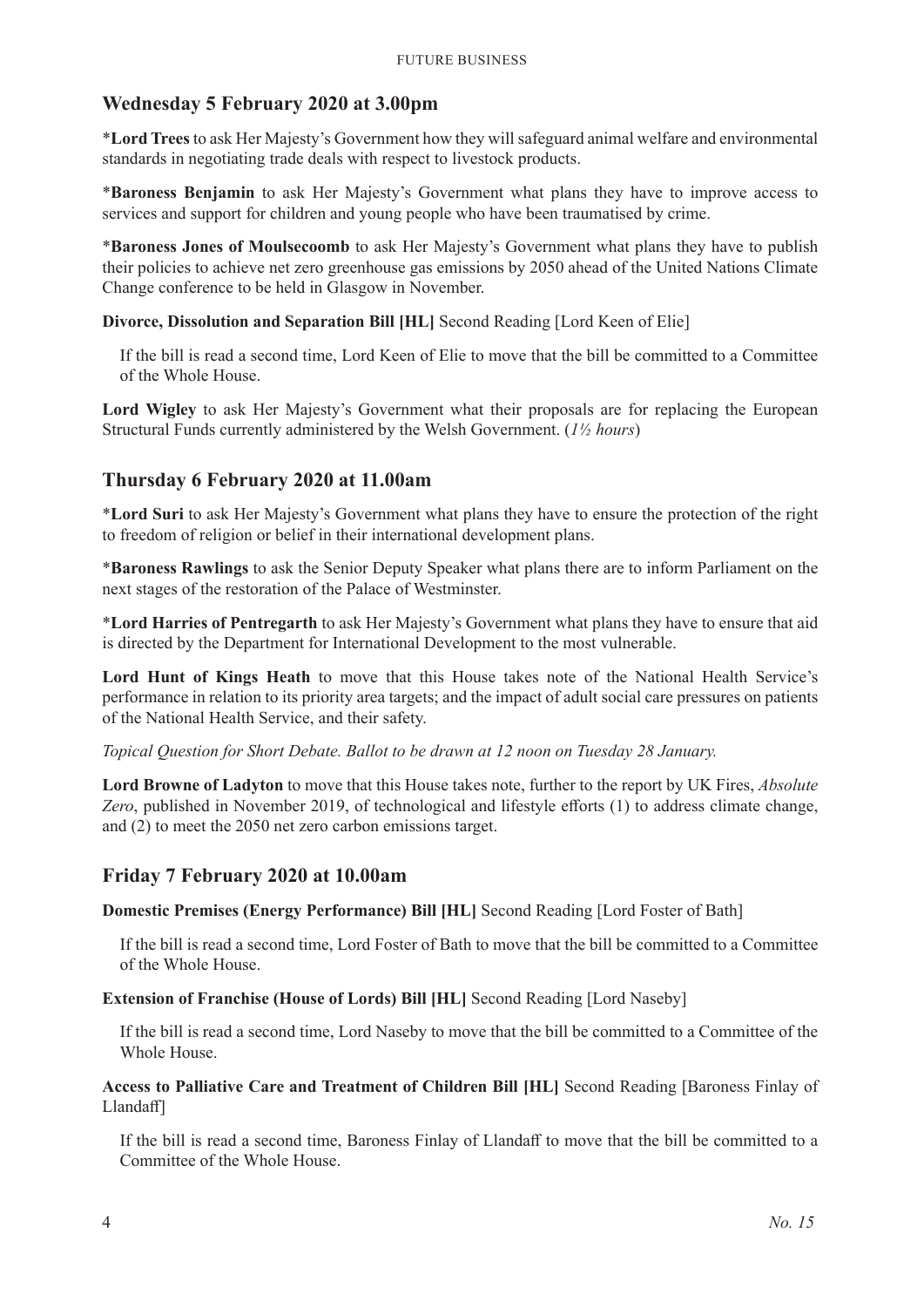# **Monday 10 February 2020 at 2.30pm**

\***Lord Goddard of Stockport** to ask Her Majesty's Government what assessment they have made of the decision by the Air Accident Investigation Branch to retrieve the body of Emiliano Sala and to not retrieve the body of David Ibbetson following the plane crash over the English Channel on 21 January 2019; and what plans they have, if any, to ask the Air Accident Investigation Branch to reconsider its decision.

\***Lord Brabazon of Tara** to ask Her Majesty's Government how many smart meters have been installed to date; and whether the installation programme is on target.

\***Lord Kirkhope of Harrogate** to ask Her Majesty's Government what further steps are to be taken in 2020 to devolve powers to Yorkshire.

\***Baroness Falkner of Margravine** to ask Her Majesty's Government what is their policy towards Taiwan, and in particular on (1) security, and (2) international engagement issues.

# **Tuesday 11 February 2020 at 2.30pm**

\***Baroness Neville-Rolfe** to ask Her Majesty's Government how they intend to further their aims of (1) building 300,000 new homes each year for the next five years, and (2) making the planning system simpler.

\***Lord Shipley** to ask Her Majesty's Government what plans they have to increase the number of social homes for rent. [I]

\***Baroness Pinnock** to ask Her Majesty's Government what plans they have to bring back into use empty Victorian mills in the Pennine area of the North of England.

### **Wednesday 12 February 2020 at 3.00pm**

\***Lord Touhig** to ask Her Majesty's Government what progress has been made in reducing the disability gap.

\***Lord Scriven** to ask Her Majesty's Government whether they intend to continue to provide funds for Bahrain through the Integrated Activity Fund following the decision of the Fourth Supreme Court of Appeals in Bahrain to uphold the death sentence in respect of Mohamed Ramadan and Hussain Moosa.

\***Lord Soley** to ask Her Majesty's Government what plans they have to review the rules for referendums.

†**Highgate Cemetery Bill [HL]** Second Reading

#### **Thursday 13 February 2020 at 11.00am**

\***Lord Sheikh** to ask Her Majesty's Government what progress they have made towards the adoption of a formal definition of Islamophobia.

\***Lord Greaves** to ask Her Majesty's Government what plans they have to enhance the economics of former industrial and mining towns and villages in the North of England.

\***Baroness Ludford** to ask Her Majesty's Government what recent assessment they have made of the services offered by public and private sector organisations to bereaved people.

**Lord Hope of Craighead** to move that this House takes note of the threats posed by pests and diseases to native trees in the United Kingdom.

**Lord Russell of Liverpool** to move that this House takes note of the All-Party Parliamentary Group for Adoption and Permanence's Report *Investing in families: the Adoption Support Fund beyond 2020*, published in July 2019.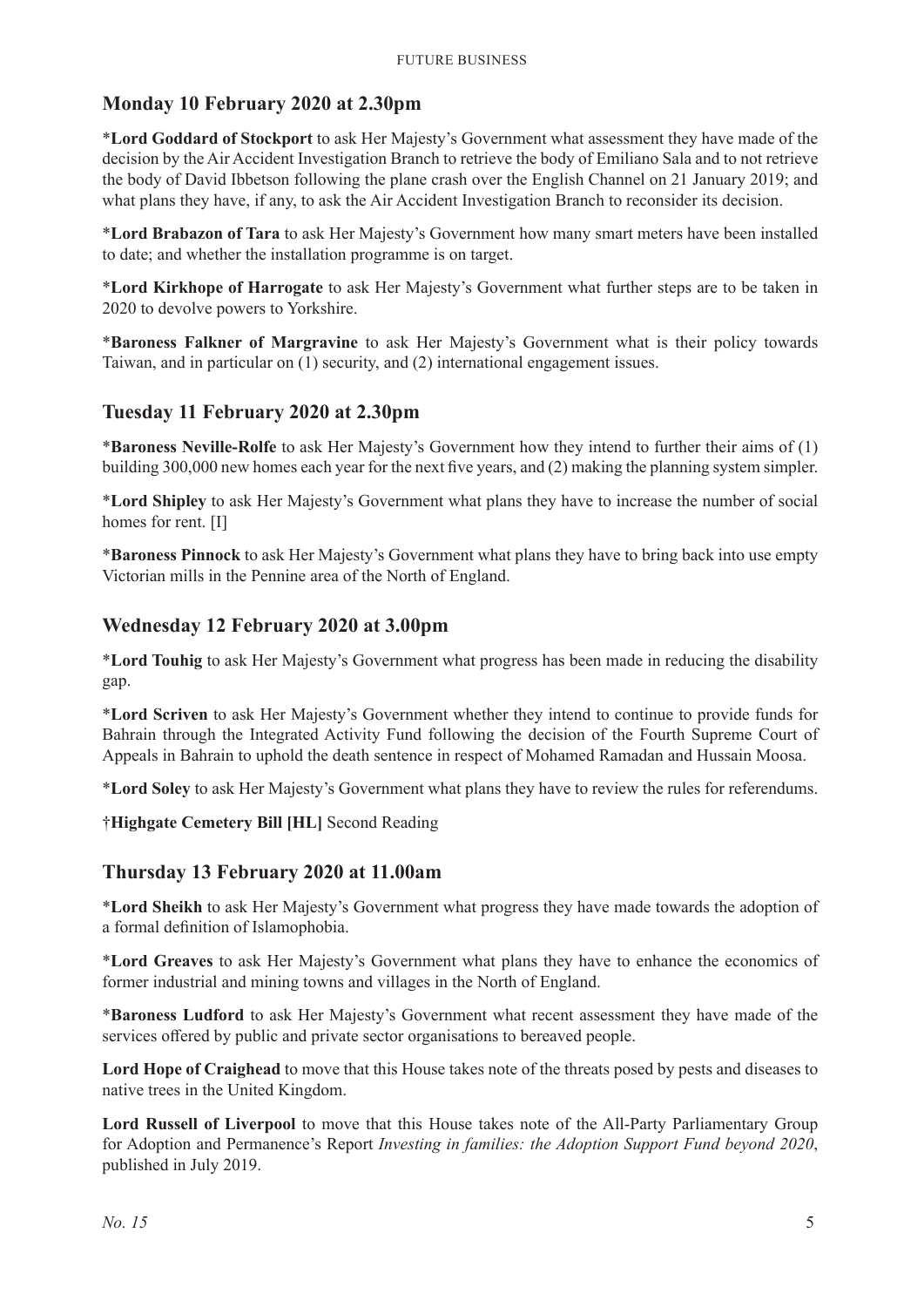# **Monday 24 February 2020 at 2.30pm**

†\***Lord Black of Brentwood** to ask Her Majesty's Government what action they are taking to tackle the spread of sexually transmitted infections in England. [I]

†\***Lord West of Spithead** to ask Her Majesty's Government which United Kingdom nuclear power stations will be providing power to the National Grid in (1) 2030, (2) 2032, and (3) 2035.

†\***Baroness Gardner of Parkes** to ask Her Majesty's Government what plans they have to discuss with local authorities the steps required to address any issues caused by short-term holiday lets.

†\***Baroness Finlay of Llandaff** to ask Her Majesty's Government what assessment they have made of the case for accepting refugee doctors to the United Kingdom. [I]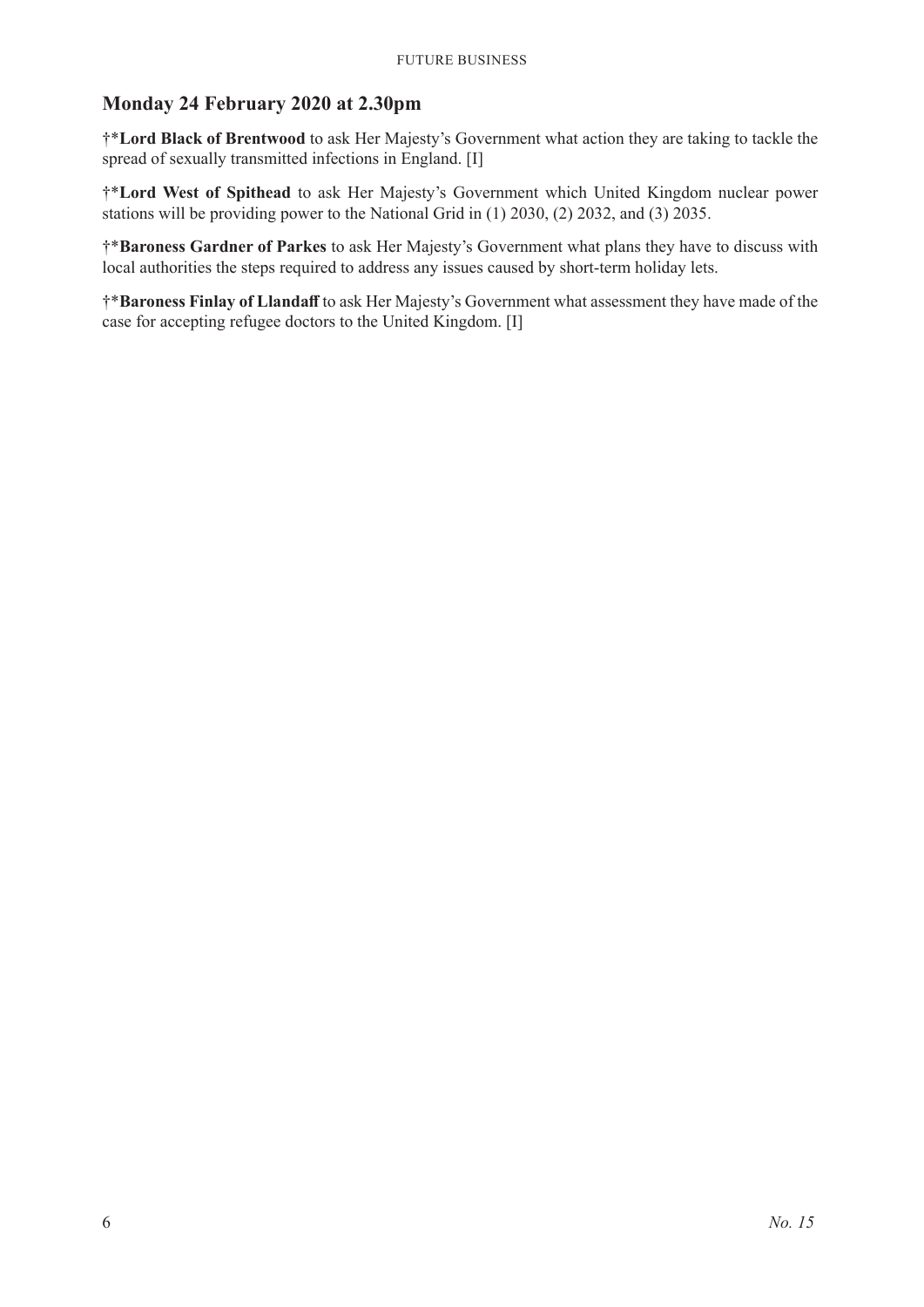# **Select Committee Reports**

*The date on which the report was published is in italics.*

**Lord Boswell of Aynho** to move that this House takes note of the Report from the European Union Committee *Beyond Brexit: how to win friends and influence people* (35th Report, Session 2017–19, HL Paper 322). *25 March 2019*

**Lord Saville of Newdigate** to move that this House takes note of the Report from the Select Committee on the Bribery Act 2010 *The Bribery Act 2010: post-legislative scrutiny* (HL Paper 303, Session 2017– 19). *14 March 2019*

**Lord Patel** to move that this House takes note of the Report from the Science and Technology Committee *Forensic science and the criminal justice system: a blueprint for change* (3rd Report, Session 2017–19, HL Paper 333). *1 May 2019*

**Baroness Taylor of Bolton** to move that this House takes note of the Report from the Constitution Committee *Parliamentary Scrutiny of Treaties* (20th Report, Session 2017–19, HL Paper 345). *30 April 2019*

**Lord Whitty** to move that this House takes note of the Report from the European Union Committee *Brexit: road, rail and maritime transport* (39th Report, Session 2017–19, HL Paper 355). *21 May 2019*

**Lord Boswell of Aynho** to move that this House takes note of the Report from the European Union Committee *Scrutiny of international agreements: lessons learned* (42nd Report, Session 2017–19, HL Paper 387). *27 June 2019*

**Lord True** to move that this House takes note of the Report from the Select Committee on Intergenerational Fairness and Provision *Tackling intergenerational unfairness* (HL Paper 329, Session 2017–19, ). *25 April 2019*

**Lord Howell of Guildford** to move that this House takes note of the Report from the International Relations Committee *The UK's relationship with the Pacific Alliance* (8th Report, Session 2017–19, HL Paper 386). *26 June 2019*

**Lord Forsyth of Drumlean** to move that this House takes note of the Report from the Economic Affairs Committee *Social care funding: time to end a national scandal* (7th Report, Session 2017–19, HL Paper 392). *4 July 2019*

**Lord Patel** to move that this House takes note of the Report from the Science and Technology Committee *Science research funding in universities* (4th Report, Session 2017–19, HL Paper 409). *8 August 2019*

# **Questions for Short Debate**

*Time limit 1 hour or 1½ hours.*

†**Baroness Helic** to ask Her Majesty's Government what steps they intend to take to promote humanitarian funding to prevent sexual and gender-based violence against women and girls in emerging, conflict and post-conflict settings. (*27 January*)

†**Lord Risby** to ask Her Majesty's Government what assessment they have made of the current situation in Ukraine. (*27 January*)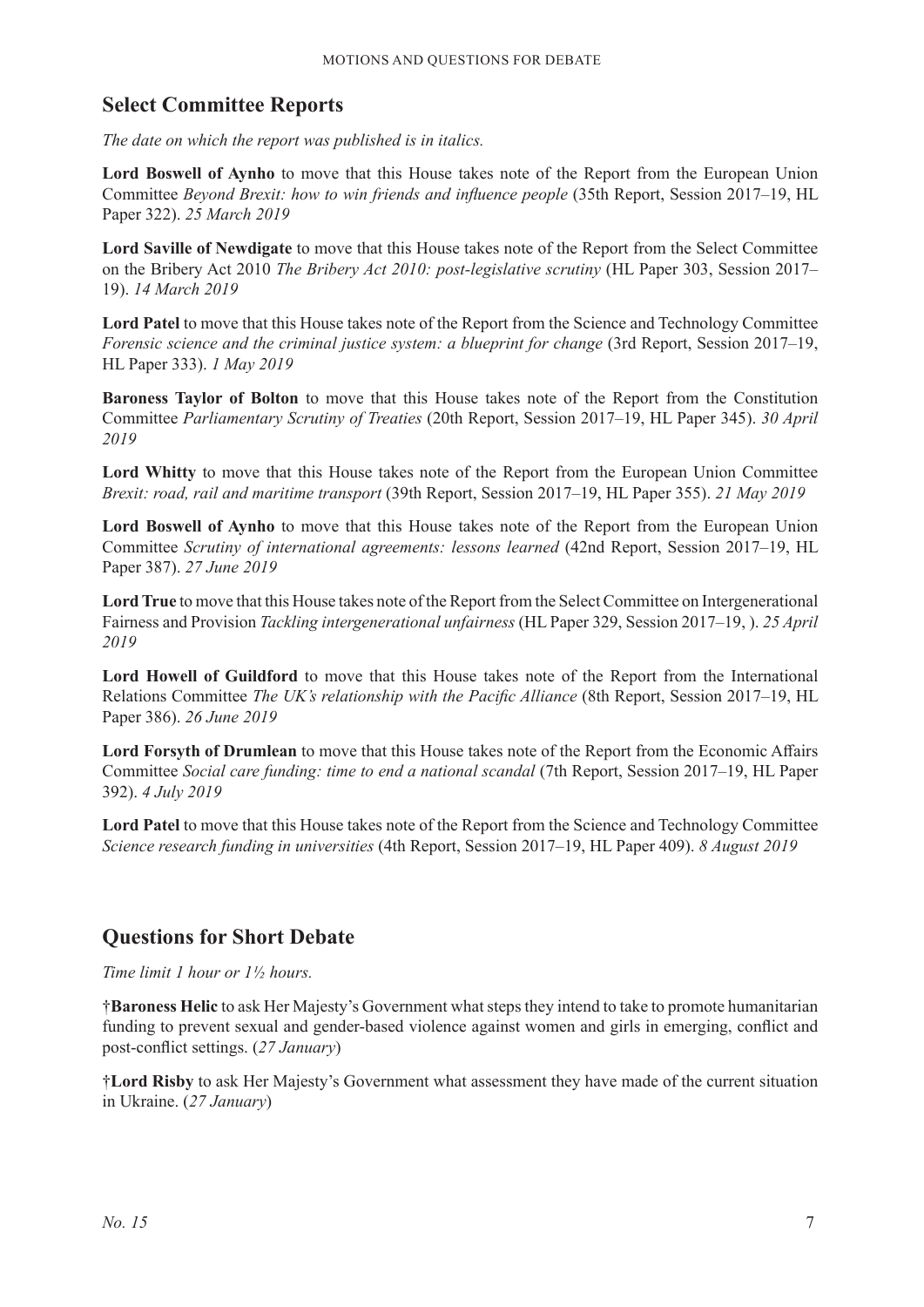# **Questions for Written Answer**

*Tabled on 27 January and due for answer by 10 February.*

Lord Alton of Liverpool to ask Her Majesty's Government what assessment they have made of (1) reports by Doctors Under Fire that more than 100 women and children have been killed in Russian and Syrian airstrikes in Idlib since 18 January; and (2) Doctors Under Fire's call for the imposition of a no-fly zone to deter helicopters using barrel bombs. HL776

**Lord Alton of Liverpool** to ask Her Majesty's Government what assessment they have made of reports by Human Rights Watch of homeless children subjected to violence and other abuse in a transit centre in Kigali; what discussions they have had with the government of Rwanda about its obligations under the UN Convention on the Rights of the Child; and what discussions they have had about these reports with the governments of other Commonwealth countries in advance of the forthcoming Commonwealth Heads of Government Meeting in Rwanda. HL777

Lord Alton of Liverpool to ask Her Majesty's Government what assessment they have made of recent reports of child labour in mica mines in Madagascar; and what steps they are taking to end such practices. HL778

**Lord Alton of Liverpool** to ask Her Majesty's Government, further to their *Six-monthly Report on Hong Kong: January to June 2017*, published on 14 September 2017, whether their position remains that "the best way to secure the long-term future of 'One Country, Two Systems' is through a transition to universal suffrage which meets the aspirations of the people of Hong Kong, within the parameters of Basic Law."

HL779

**Lord Alton of Liverpool** to ask Her Majesty's Government what assessment they have made of reports of (1) executions of Christians in Plateau State in Nigeria; and (2) targeted killings and kidnappings by Boko Haram and Fulani extremists; whether they discussed these issues with President Muhammadu Buhari at the UK–Africa Investment Summit; and what response they received. HL780

**Lord Alton of Liverpool** to ask Her Majesty's Government, following reports of the arrest of a 15 year old girl outside the British consulate in Hong Kong, what steps they have taken to ensure that she was not subjected to ill-treatment at the hands of the Hong Kong Police Force. HL781

**Lord Anderson of Ipswich** to ask Her Majesty's Government (1) how many convicted terrorists have been released from prisons in (a) Great Britain, and (b) Northern Ireland, since 2001; and (2) how many such convicted terrorists in each category have been convicted of further terrorist offences committed after their release. HL782

**Lord Berkeley** to ask Her Majesty's Government why works in connection with HS2 and Granby Terrace bridge were transferred from the scope of the work being undertaken by Skanska Costain Strabag JV, as the main works contractors, to that of Costain Skanska JV, as the enabling works contractor. HL783

**Lord Birt** to ask Her Majesty's Government what plans they have to require technology companies selling consumer devices to state at the point of sale how long they will continue to provide software updates which will allow such devices to continue to function. HL784

**Lord Blunkett** to ask Her Majesty's Government, further to the Written Answer by Earl Howe on 20 January (HL106), how many people received a CBE or higher honour in the New Year Honours List 2020 in each of (1) the regions in England, and (2) the nations of the UK. HL785

**Lord Bradley** to ask Her Majesty's Government, further to the Written Answer by Baroness Blackwood of North Oxford on 23 January (HL387), in what format the data is held. HL786 [I]

**Lord Bradley** to ask Her Majesty's Government, further to the Written Answer by Baroness Blackwood of North Oxford on 23 January (HL388), in what format the data is held. HL787 [I]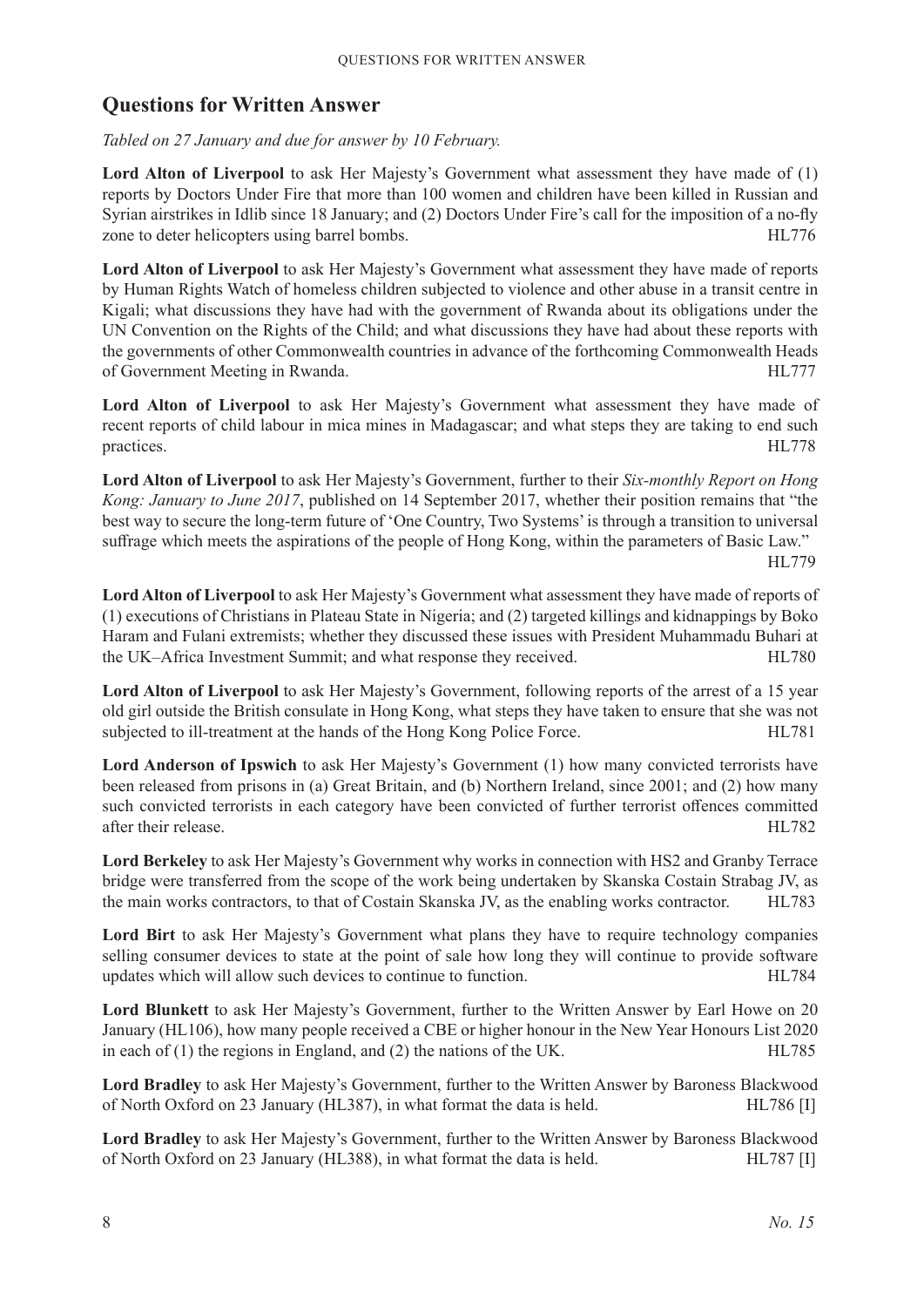**Lord Bradley** to ask Her Majesty's Government, further to the Written Answer by Baroness Blackwood of North Oxford on 23 January (HL451), in what format the data is held. HL788 [I]

**Baroness Bull** to ask Her Majesty's Government what steps they plan to take to ensure that the new points-based immigration system will support the creative industries sector; and in particular, how any such new system will take into account the needs of freelancers in that sector. HL789

**Baroness Coussins** to ask Her Majesty's Government whether they have negotiated a continuity agreement for the UK with Peru, Colombia and Ecuador, which takes forward the current UK interests in the EU Free Trade Agreement with those countries; and if so, whether such a continuity agreement includes the trade and sustainable development provisions of Title IX of that agreement. HL790

**Baroness Finlay of Llandaff** to ask Her Majesty's Government how many non-smoking pregnant women, who have their carbon monoxide levels routinely monitored, have been found to have raised levels of carbon monoxide. HL791

**Lord Hunt of Kings Heath** to ask Her Majesty's Government, further to the Written Answer by Baroness Blackwood of North Oxford on 21 January (HL127), how they intend to assess (1) how any potential for Alexa to help with "prevention and early diagnosis" is being delivered in practice; and (2) whether such an approach is within the broader public interest. HL792

**Lord Hunt of Kings Heath** to ask Her Majesty's Government, further to the Written Answer by Baroness Blackwood of North Oxford on 22 January (HL258), whether they can provide the information set out in Figure 3 on page 37 of the *NHS Resolution Annual report and accounts 2018/19*, published on 11 July 2019, in respect of clinical negligence cases only. HL793

**Lord Hunt of Kings Heath** to ask Her Majesty's Government what assessment they have made of (1) the extent, and (2) the range, of drug shortages in the NHS. HL794

**Lord Hunt of Kings Heath** to ask Her Majesty's Government what assessment they have made of the causes of drug shortages in the NHS. HL795

**Lord Hunt of Kings Heath** to ask Her Majesty's Government what prioritisation process is used by the NHS for the rationing of essential drugs in cases when there is a shortage of such drugs. HL796

**Lord Hunt of Kings Heath** to ask Her Majesty's Government whether unlicensed medicines are used to help with any shortages of drug supply in the NHS; and if so, how many. HL797

**Baroness Jones of Moulsecoomb** to ask Her Majesty's Government what data they collect about air pollution at, and near to, airports. HL798

**Baroness Jones of Moulsecoomb** to ask Her Majesty's Government what steps they are taking to reduce air pollution at, and near to, airports. HL799

**Baroness Jones of Moulsecoomb** to ask Her Majesty's Government what communications have had with (1) the police, and (2) third-sector organisations, about preventative, non-criminal justice approaches to reducing knife crime. HL800

**Baroness Jones of Moulsecoomb** to ask Her Majesty's Government what is the source of their most recent data regarding the flow of groundwater near the HS2 Harvil Road site; and whether this data has been made public. HL801

**Baroness Lister of Burtersett** to ask Her Majesty's Government what discussions they have had with British Overseas Territories about the access to citizenship by children of fathers from such territories who were not married to the children's mothers; and what plans they have to address this issue in any forthcoming immigration bill. HL802

**Lord Myners** to ask Her Majesty's Government what plans they have to review the effectiveness of authorised corporate directors of open-ended investment funds in providing investor protection. HL803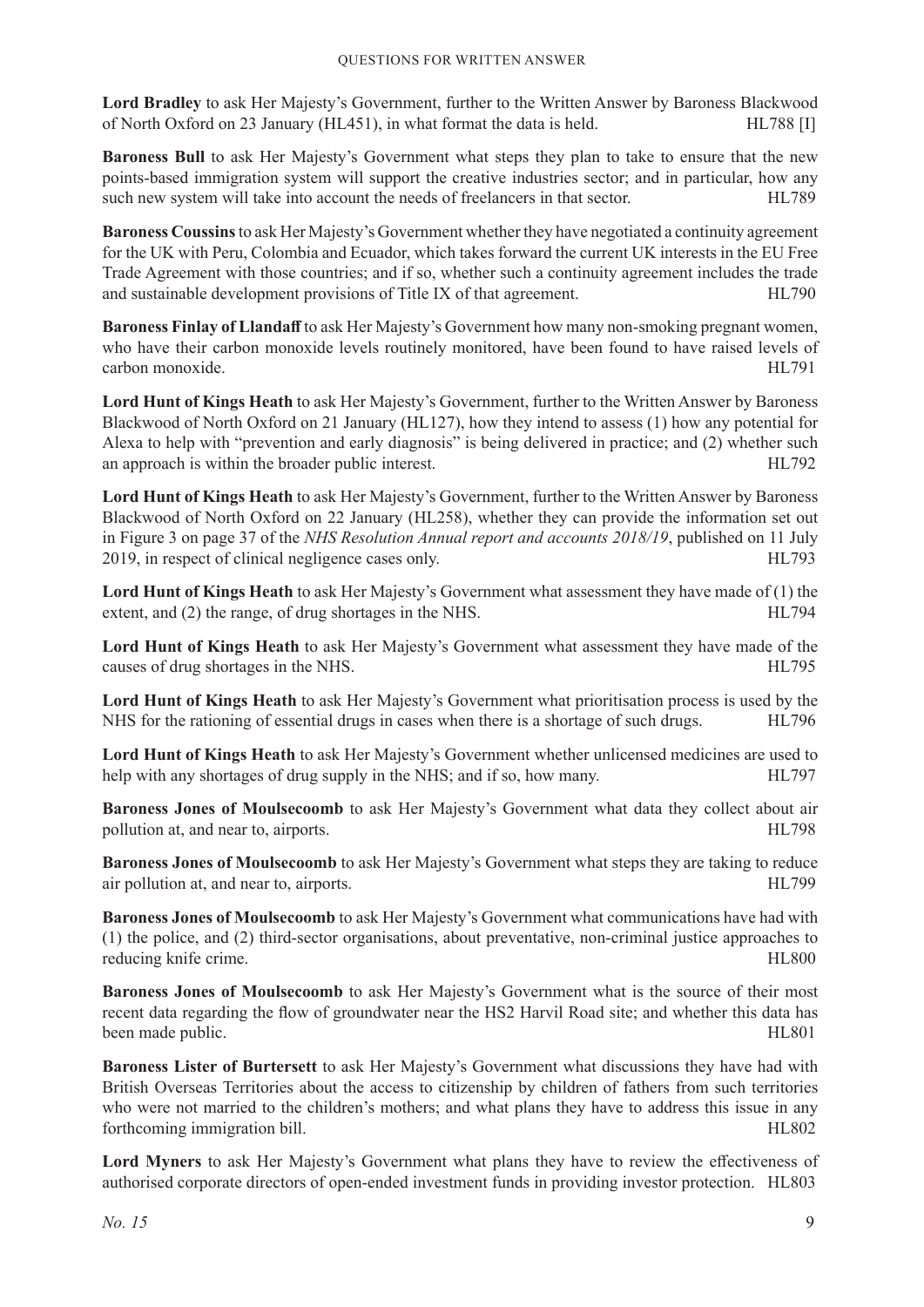**Lord Rennard** to ask Her Majesty's Government what plans they have to implement the most recent Parliamentary Boundary Commission Review. The state of the state of the HL804

**Baroness Ritchie of Downpatrick** to ask Her Majesty's Government what discussions they have had with the governments of (1) Scotland, (2) Wales, and (3) Northern Ireland, about the social care and medical provision for people with dementia. HL805

**Baroness Ritchie of Downpatrick** to ask Her Majesty's Government what steps they are taking to ensure that the next meeting of the British–Irish Council discusses (1) mental health, and (2) dementia, medical and social care provision. HL806

**Baroness Ritchie of Downpatrick** to ask Her Majesty's Government what steps they are taking to ensure that research funding for dementia is increased to ensure that medical and care interventions are available to anyone with that condition. HL807

**Baroness Ritchie of Downpatrick** to ask Her Majesty's Government what representations they have received about the case for reducing VAT applicable to the UK tourism industry. HL808

**Baroness Scott of Needham Market** to ask Her Majesty's Government what assessment they have made of the impact of Brexit on the UK's membership of the European Committee for Standardization; what discussions they have had with the British Standards Institution on the issue; and what were the outcomes of any such discussions. HL809

**Lord Taylor of Warwick** to ask Her Majesty's Government what plans they have, if any, to temporarily ban flights from China to the UK due to the recent outbreak of coronavirus. HL810

**Lord Taylor of Warwick** to ask Her Majesty's Government what assessment they have made of whether the technology involved in HS2 will be outdated by 2033. HL811

**Lord Taylor of Warwick** to ask Her Majesty's Government what assessment they have made of the report by the Centre for Cities *Cities Outlook 2020*, published on 27 January; and in particular, whether there is a "south–north" divide in air quality in the UK. HL812

**Lord Taylor of Warwick** to ask Her Majesty's Government what discussions they have had with owners of social media platforms about the support they provide to workers who moderate content. HL813

**Lord Taylor of Warwick** to ask Her Majesty's Government what plans they have, if any, to ensure that London is the top global financial centre after the UK has left the EU. HL814

**Lord Taylor of Warwick** to ask Her Majesty's Government what plans they have, if any, to legislate to require councils in England to record the amount of energy they use. HL815

**Baroness Tonge** to ask Her Majesty's Government what estimate they have made of (1) the number of civilian deaths, and (2) the amount of damage to civilian structures, in Gaza caused by bombing by the Israel Defence Force in 2020 to date. HL816

**Baroness Tonge** to ask Her Majesty's Government what assessment they have made of the damage caused to (1) crops, and (2) livestock, in Gaza following the release of water from rainwater collection dams by the government of Israel. HL817

**Baroness Tonge** to ask Her Majesty's Government what representations they have made to the government of Israel about the treatment of Khalida Jarrar during her recent detention by that government. HL818

**Baroness Tonge** to ask Her Majesty's Government what representations they plan to make to the government of Israel about reports of a raid on a school in Deir Nizam on 19 January. HL819

**Baroness Tonge** to ask Her Majesty's Government what representations they are making to the government of Israel about the stopping of school buses serving villages in the southern Negev region by that government. HL820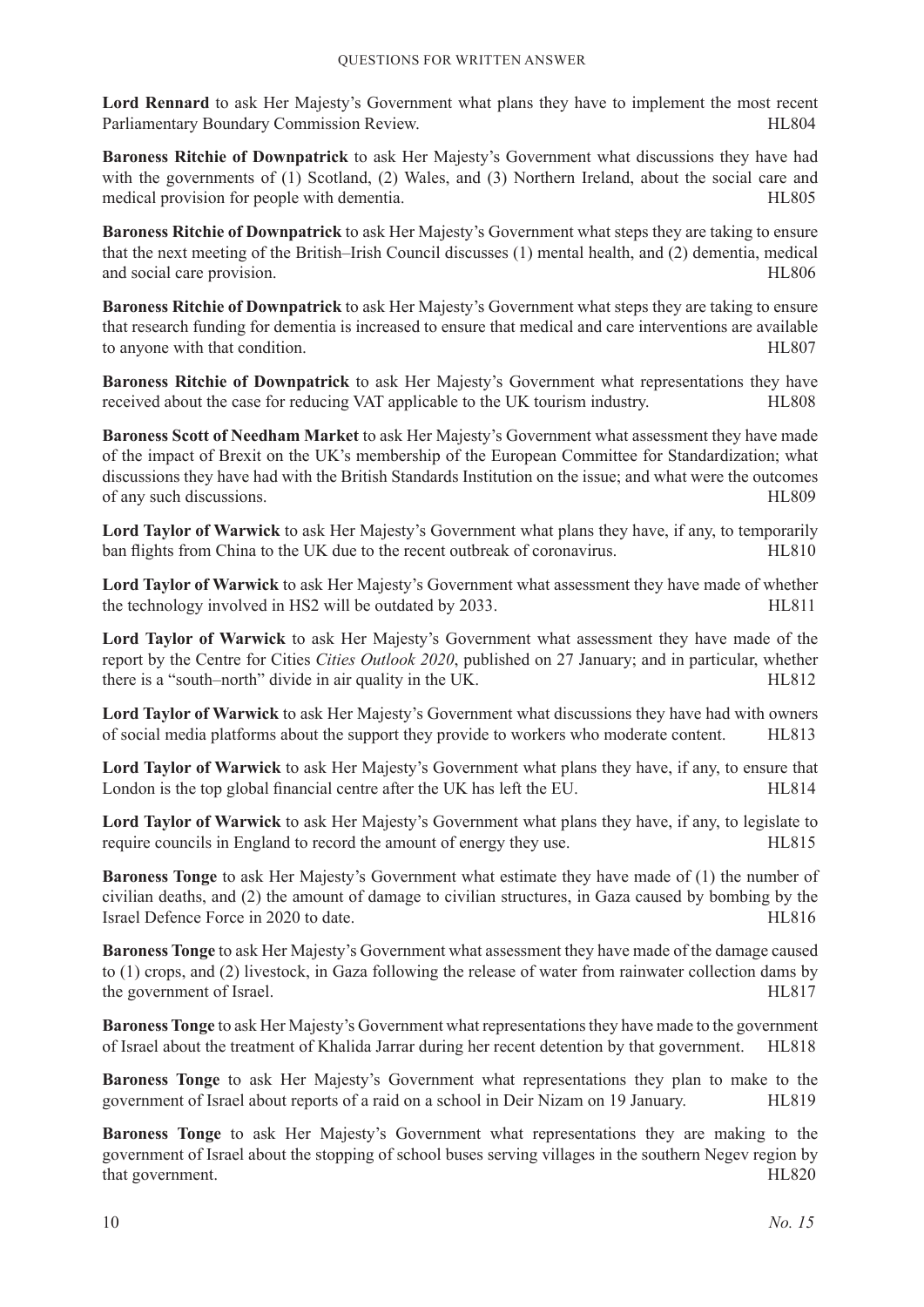**Baroness Tonge** to ask Her Majesty's Government what representations they have made to the government of Israel about reports of drug experimentation being conducted on Palestinian prisoners and schoolchildren in Palestine. HL821

**Lord Truscott** to ask Her Majesty's Government whether they expect HS2 to be completed (1) on time, and (2) on budget. HL822

**Lord Truscott** to ask Her Majesty's Government what they estimate the total final cost of HS2 will be to the Exchequer. HL823

**Lord Truscott** to ask Her Majesty's Government when HS2 will be completed. HL824

**Lord Truscott** to ask Her Majesty's Government whether HS2 Limited has revised any existing agreements with contractors. HL825

**Lord Truscott** to ask Her Majesty's Government how much has been spent on HS2 to date; and how much they estimate the programme would cost to cancel immediately. HL826

**Lord Truscott** to ask Her Majesty's Government whether they have any plans to revise the proposed speed of HS2 trains. HL827

**Lord West of Spithead** to ask Her Majesty's Government how much power can currently be supplied to the UK National Grid by nuclear power stations; and what percentage of the total power available to the National Grid that represents. HL828

**Lord West of Spithead** to ask Her Majesty's Government what are the current peak energy requirements of the UK; and what such requirements are predicted to be in 2032. HL829

# **Question unanswered after 10 working days**

*The question asked on the date shown in bold was due for answer by the date in brackets. The government department responsible for answering each question is shown in square brackets.*

**13 January** (27 January) HL299 Lord Clement-Jones [Department for Exiting the European Union ]

*Number of questions allocated to each department which are unanswered after 10 working days*

Department for Exiting the European Union (1)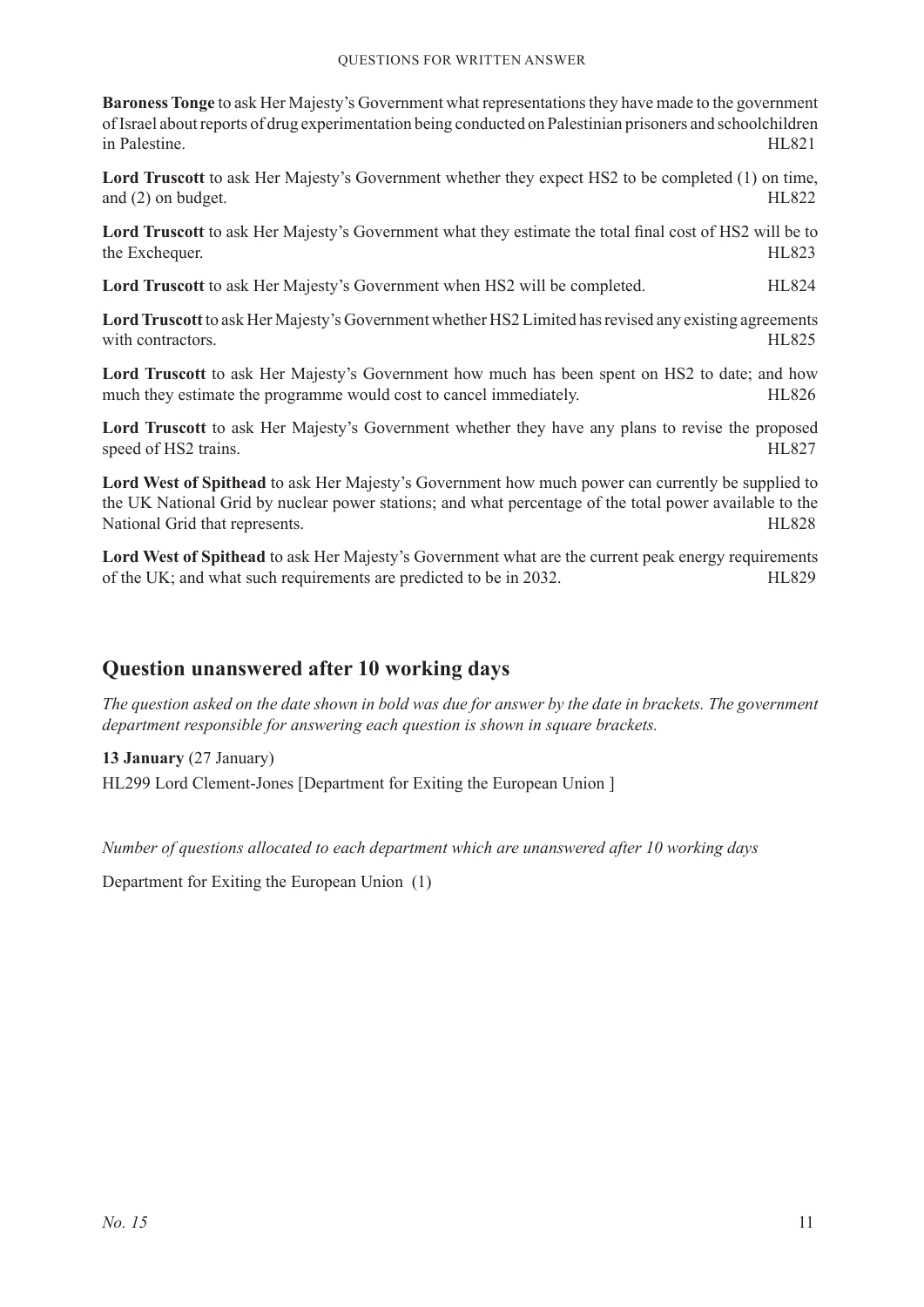# **Bills in Progress**

|                                                                               | <b>Type of Bill</b> | To be<br>considered |
|-------------------------------------------------------------------------------|---------------------|---------------------|
| <b>Waiting for Second Reading</b>                                             |                     |                     |
| Birmingham Commonwealth Games Bill [HL]                                       | Government          | 3 February          |
| Divorce, Dissolution and Separation Bill [HL]                                 | Government          | 5 February          |
| Extradition (Provisional Arrest) Bill [HL]                                    | Government          | 4 February          |
| Pension Schemes Bill [HL] (Queen's consent to be signified)                   | Government          | 28 January          |
| Domestic Premises (Energy Performance) Bill [HL] (Queen's                     | Private Member's    | 7 February          |
| consent to be signified)                                                      |                     |                     |
| Extension of Franchise (House of Lords) Bill [HL]                             | Private Member's    | 7 February          |
| House of Lords (Hereditary Peers) (Abolition of By-Elections)                 | Private Member's    |                     |
| Bill [HL]                                                                     | Private Member's    |                     |
| Wellbeing of Future Generations Bill [HL]                                     | Private Member's    |                     |
| Referendums Criteria Bill [HL]<br>Financial Services (Duty of Care) Bill [HL] | Private Member's    |                     |
|                                                                               | Private Member's    |                     |
| Asylum Support (Prescribed Period) Bill [HL]                                  |                     |                     |
| Access to Palliative Care and Treatment of Children Bill [HL]                 | Private Member's    | 7 February          |
| Marriage (Approved Organisations) Bill [HL]                                   | Private Member's    |                     |
| Refugees (Family Reunion) Bill [HL]                                           | Private Member's    |                     |
| Clean Air (Human Rights) Bill [HL]                                            | Private Member's    |                     |
| Unpaid Work Experience (Prohibition) Bill [HL]                                | Private Member's    |                     |
| Criminal Records Bill [HL]                                                    | Private Member's    |                     |
| Emissions Reduction (Local Authorities in London) Bill [HL]                   | Private Member's    |                     |
| Modern Slavery (Victim Support) Bill [HL]                                     | Private Member's    |                     |
| Online Harms Reduction Regulator (Report) Bill [HL]                           | Private Member's    |                     |
| Road Traffic Offences (Cycling) Bill [HL]                                     | Private Member's    |                     |
| Schools (Mental Health and Wellbeing) Bill [HL]                               | Private Member's    |                     |
| Heritage Railways and Tramways (Voluntary Work) Bill [HL]                     | Private Member's    |                     |
| Inheritance Tax Act 1984 (Amendment) (Siblings) Bill [HL]                     | Private Member's    |                     |
| Petroleum (Amendment) Bill [HL]                                               | Private Member's    |                     |
| Public Advocate Bill [HL]                                                     | Private Member's    |                     |
| House of Lords (Elections and Reform) Bill [HL]                               | Private Member's    |                     |
| Property Boundaries (Resolution of Disputes) Bill [HL]                        | Private Member's    |                     |
| Abortion Bill [HL]                                                            | Private Member's    |                     |
| Coroners (Determination of Suicide) Bill [HL]                                 | Private Member's    |                     |
| Joint Committee of Nominations to the Supreme Court Bill [HL]                 | Private Member's    |                     |
| School Holiday Open Days Bill [HL]                                            | Private Member's    |                     |
| Mandatory Training on Learning Disabilities and Autism Bill<br>[HL]           | Private Member's    |                     |
| Pensions (Amendment) Bill [HL]                                                | Private Member's    |                     |
| Unconscionable Conduct in Commerce Bill [HL]                                  | Private Member's    |                     |
| Pavement Parking Bill [HL]                                                    | Private Member's    |                     |
| Divorce (Financial Provision) Bill [HL]                                       | Private Member's    |                     |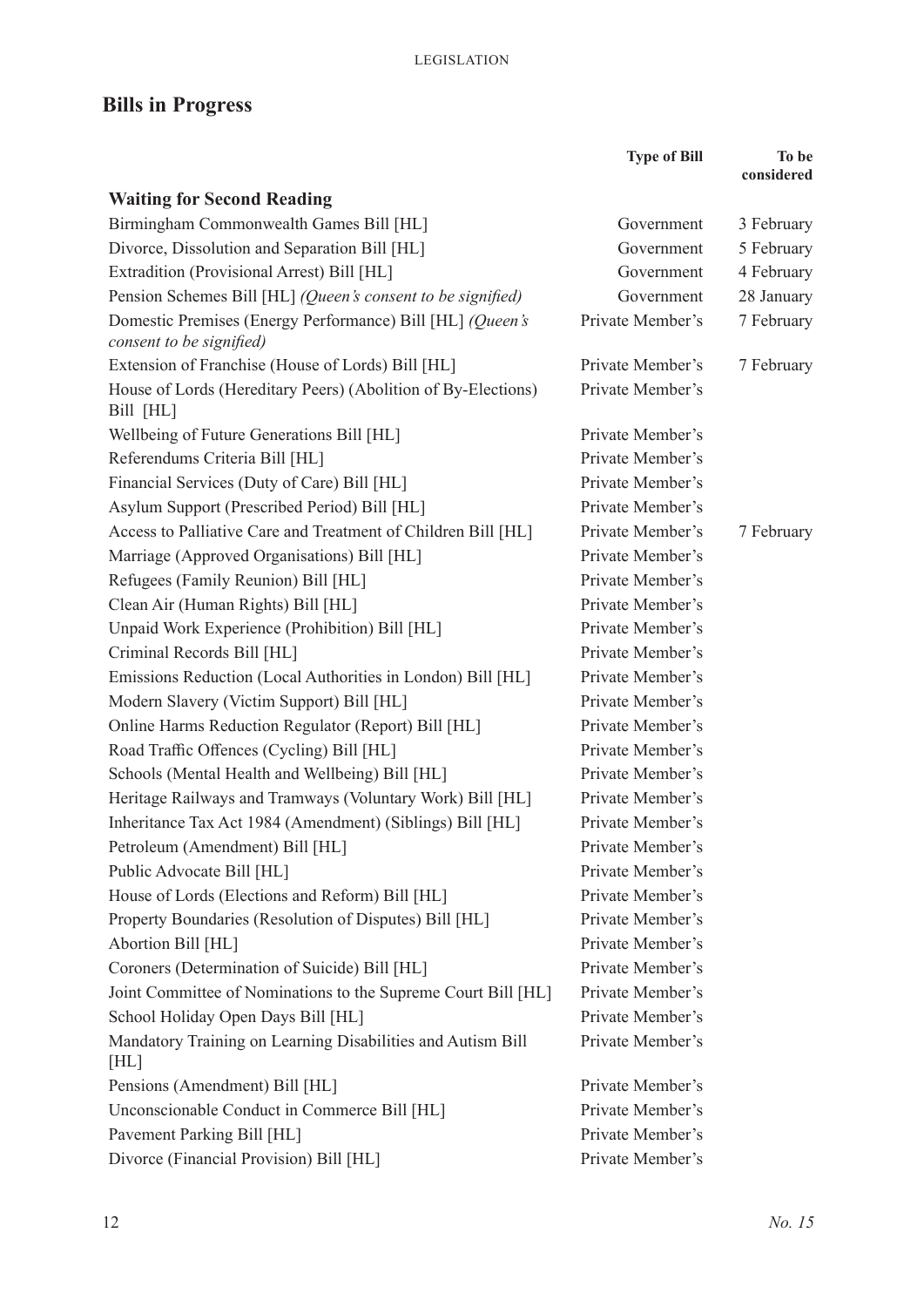| Video Gaming Health and Wellbeing Strategy Bill [HL]                                         | Private Member's |             |
|----------------------------------------------------------------------------------------------|------------------|-------------|
| Duchy of Cornwall Bill [HL]                                                                  | Private Member's |             |
| Sentencing (Pre-consolidation Amendments) Bill [HL] (Law<br>Commission Bill)                 | Government       |             |
| Anonymity (Arrested Persons) Bill [HL]                                                       | Private Member's |             |
| Small Business Commissioner and Late Payments etc Bill [HL]                                  | Private Member's |             |
| Certificate of Loss Bill [HL]                                                                | Private Member's |             |
| Digital Economy Act 2017 (Commencement of Part 3) Bill [HL]                                  | Private Member's |             |
| Armed Forces (Posthumous Pardons) Bill [HL]                                                  | Private Member's |             |
| Storage Period for Gametes Bill [HL]                                                         | Private Member's |             |
| Immigration Control (Gross Human Rights Abuses) Bill [HL]                                    | Private Member's |             |
| Rented Homes Bill [HL]                                                                       | Private Member's |             |
| Victims of Crime (Rights, Entitlements, and Notification of Child<br>Sexual Abuse) Bill [HL] | Private Member's |             |
| Cosmetic Surgery (Standards) Bill [HL]                                                       | Private Member's |             |
| Electric Vehicle Trading Scheme and Road Usage Duty<br>(Consultation) Bill [HL]              | Private Member's |             |
| Education (Assemblies) Bill [HL]                                                             | Private Member's |             |
| Constitutional Privileges Bill [HL]                                                          | Private Member's |             |
| European Union (Information, etc.) Bill [HL]                                                 | Private Member's |             |
| Hares Preservation Bill [HL]                                                                 | Private Member's |             |
| Traffic Management (Amendment) Bill [HL]                                                     | Private Member's |             |
| Marriage and Civil Partnership (Minimum Age) Bill [HL]                                       | Private Member's |             |
| Traffic Management (Approved Devices) Bill [HL]                                              | Private Member's |             |
| Department of Health (Northern Ireland) Bill [HL]                                            | Private Member's |             |
| Regulation of Political Opinion Polling Bill [HL]                                            | Private Member's |             |
| Highgate Cemetery Bill [HL]                                                                  | Private          | 12 February |
| <b>Committed to a Committee of the Whole House</b>                                           |                  |             |
| Air Traffic Management and Unmanned Aircraft Bill [HL]                                       | Government       |             |

# **Measure in Progress**

#### **Waiting for Affirmative Resolution**

Church of England (Miscellaneous Provisions) Measure

# **Statutory Instruments in Progress**

# **Affirmative Instruments waiting for consideration by the Joint Committee on Statutory Instruments**

Draft Northamptonshire (Structural Changes) Order 2019 *4th Report from the Secondary Legislation Scrutiny Committee, Session 2019*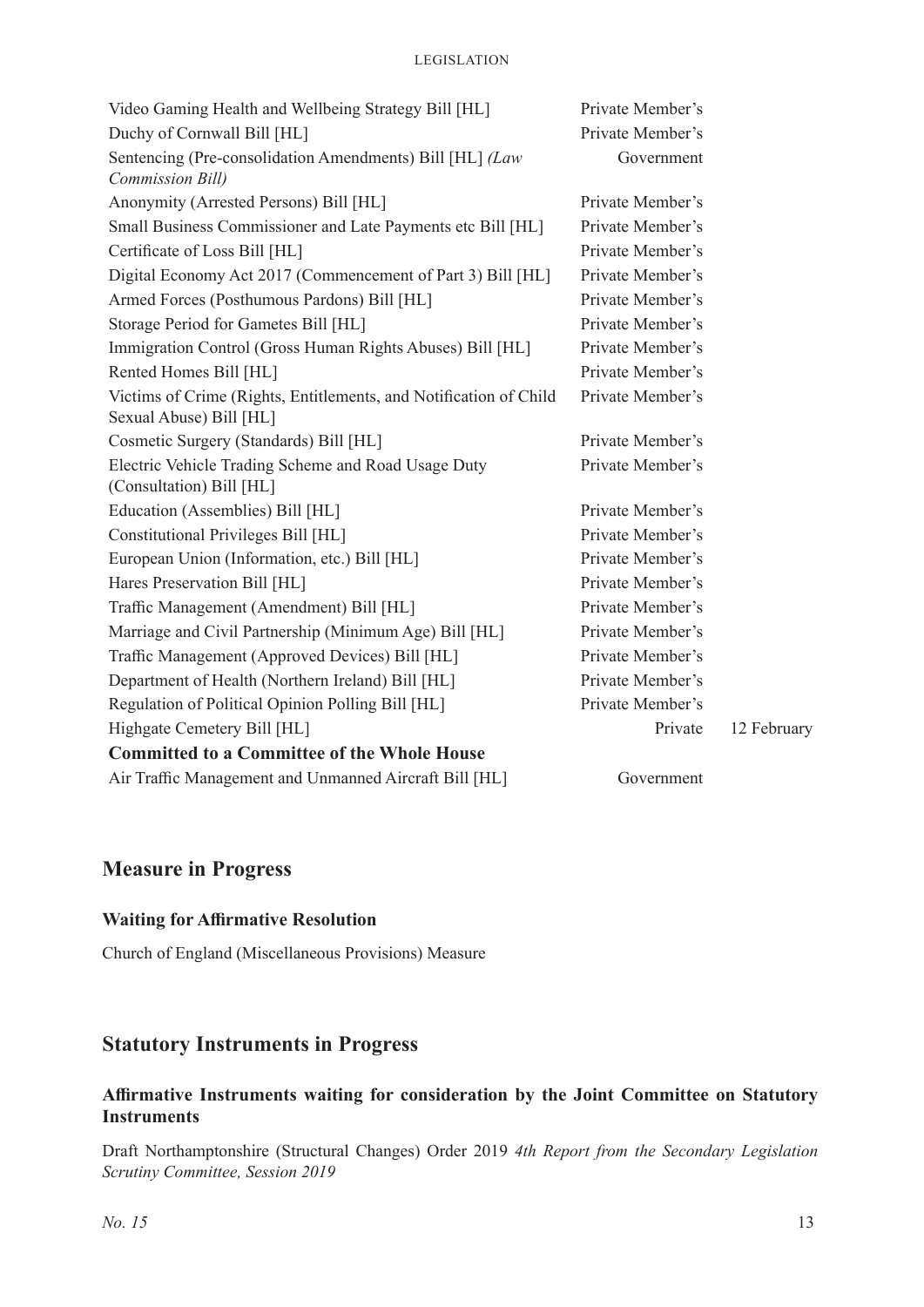#### Legislation

Draft Scotland Act 1998 (Transfer of Functions to the Scottish Ministers etc.) Order 2020

Draft Electrical Safety Standards in the Private Rented Sector (England) Regulations 2020

Draft Police and Crime Commissioner Elections (Amendment) Order 2020

Draft Extradition Act 2003 (Amendments to Designations) Order 2020

Draft Legal Services Act 2007 (Approved Regulator) Order 2020

Draft Legal Services Act 2007 (Chartered Institute of Legal Executives) (Appeals from Licensing Authority Decisions) Order 2020

Draft Crown Court (Recording and Broadcasting) Order 2020

Draft Employment Allowance (Excluded Persons) Regulations 2020

Draft Pneumoconiosis etc. (Workers' Compensation) (Payment of Claims) (Amendment) Regulations 2020

Andrey Lugovoy and Dmitri Kovtun Freezing Order 2020

Draft Gambling Act 2005 (Variation of Monetary Limits) Order 2020

Draft Judicial Pensions and Fee-Paid Judges' Pension Schemes (Contributions) (Amendment) Regulations 2020

Draft Representation of the People (Electronic Communications and Amendment) (Northern Ireland) Regulations 2020

Draft Parental Bereavement Leave Regulations 2020

Draft Statutory Parental Bereavement Pay (General) Regulations 2020

Draft Mesothelioma Lump Sum Payments (Conditions and Amounts) (Amendment) Regulations 2020

Draft National Minimum Wage (Amendment) Regulations 2020

Draft Guaranteed Minimum Pensions Increase Order 2020

#### **Affirmative Instruments waiting for Affirmative Resolution**

Draft Hunting Act 2004 (Exempt Hunting) (Amendment) Order 2015 *Special attention drawn to the instrument by the Secondary Legislation Scrutiny Committee, 7th Report, Session 2015–16*

Draft Trade Union (Deduction of Union Subscriptions from Wages in the Public Sector) Regulations 2017 *Special attention drawn to the instrument by the Secondary Legislation Scrutiny Committee, 29th Report, Session 2016–17*

Burundi (Sanctions) (EU Exit) Regulations 2019

Guinea (Sanctions) (EU Exit) Regulations 2019

Draft Legal Aid, Sentencing and Punishment of Offenders Act 2012 (Commencement No. 14) Order 2019 *Special attention drawn to the instrument by the Secondary Legislation Scrutiny Committee, 3rd Report, Session 2019*

#### **Negative Instruments**

European Union (Withdrawal) Act 2018 (Exit Day) (Amendment) (No. 3) Regulations 2019 *4th Report from the Secondary Legislation Scrutiny Committee, Session 2019. Praying time expires: 4 February.*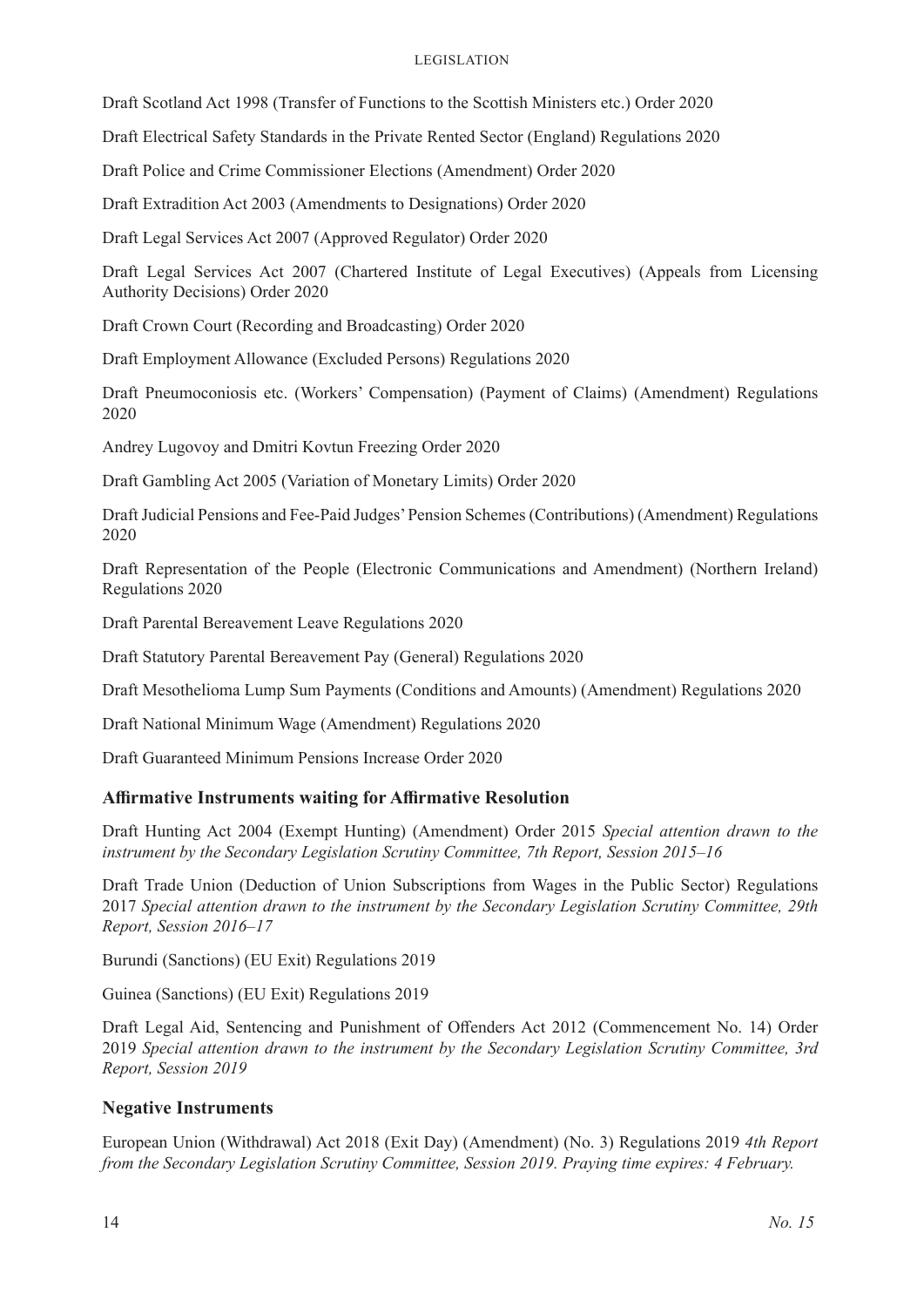#### Legislation

Accreditation of Forensic Service Providers (Amendment) Regulations 2019 *Special attention drawn to the instrument by the Secondary Legislation Scrutiny Committee, 1st Report. Praying time expires 3 February.* 

Marriage (Same-sex Couples) and Civil Partnership (Opposite-sex Couples) (Northern Ireland) Regulations 2019 *Special attention drawn to the instrument by the Secondary Legislation Scrutiny Committee, 1st Report. Praying time expires 15 February.* 

Firearms Regulations 2019 *1st Report from the Secondary Legislation Scrutiny Committee. Praying time expires 5 February.* 

M4 Motorway (Junctions 3 to 12) (Variable Speed Limits) Regulations 2019 *1st Report from the Secondary Legislation Scrutiny Committee. Praying time expires 5 February.* 

Greenhouse Gas Emissions Trading Scheme (Amendment) (No. 3) Regulations 2019 *1st Report from the Secondary Legislation Scrutiny Committee. Praying time expires 5 February.* 

Water Abstraction (Transitional Provisions) (Amendment) (England) Regulations 2019 *1st Report from the Secondary Legislation Scrutiny Committee. Praying time expires 10 February.* 

Electricity and Gas (Energy Company Obligation) (Amendment) Order 2019 *Special attention drawn to the instrument by the Secondary Legislation Scrutiny Committee, 2nd Report. Praying time expires 5 February.* 

Public Interest Merger Reference (Gardner Aerospace Holdings Ltd. and Impcross Ltd.) (Pre-emptive Action) Order 2019 *Special attention drawn to the instrument by the Secondary Legislation Scrutiny Committee, 2nd Report. Praying time expires 11 February.* 

Public Interest Merger Reference (Mettis Aerospace Ltd.) (Pre-emptive Action) Order 2019 *Special attention drawn to the instrument by the Secondary Legislation Scrutiny Committee, 2nd Report. Praying time expires 24 February.* 

Money Laundering and Terrorist Financing (Amendment) Regulations 2019 *Special attention drawn to the instrument by the Secondary Legislation Scrutiny Committee, 2nd Report. Praying time expires 24 February.* 

National Health Service (General Dental Services Contracts and Personal Dental Services Agreements) (Amendment) Regulations 2019 *2nd Report from the Secondary Legislation Scrutiny Committee. Praying time expires 11 February.* 

Police Appeals Tribunal Rules 2020 *2nd Report from the Secondary Legislation Scrutiny Committee. Praying time expires 28 February.* 

Police (Complaints and Misconduct) Regulations 2020 *2nd Report from the Secondary Legislation Scrutiny Committee. Praying time expires 28 February.* 

Police (Performance) Regulations 2020 *2nd Report from the Secondary Legislation Scrutiny Committee. Praying time expires 28 February.* 

Police (Conduct) Regulations 2020 *2nd Report from the Secondary Legislation Scrutiny Committee. Praying time expires 28 February.*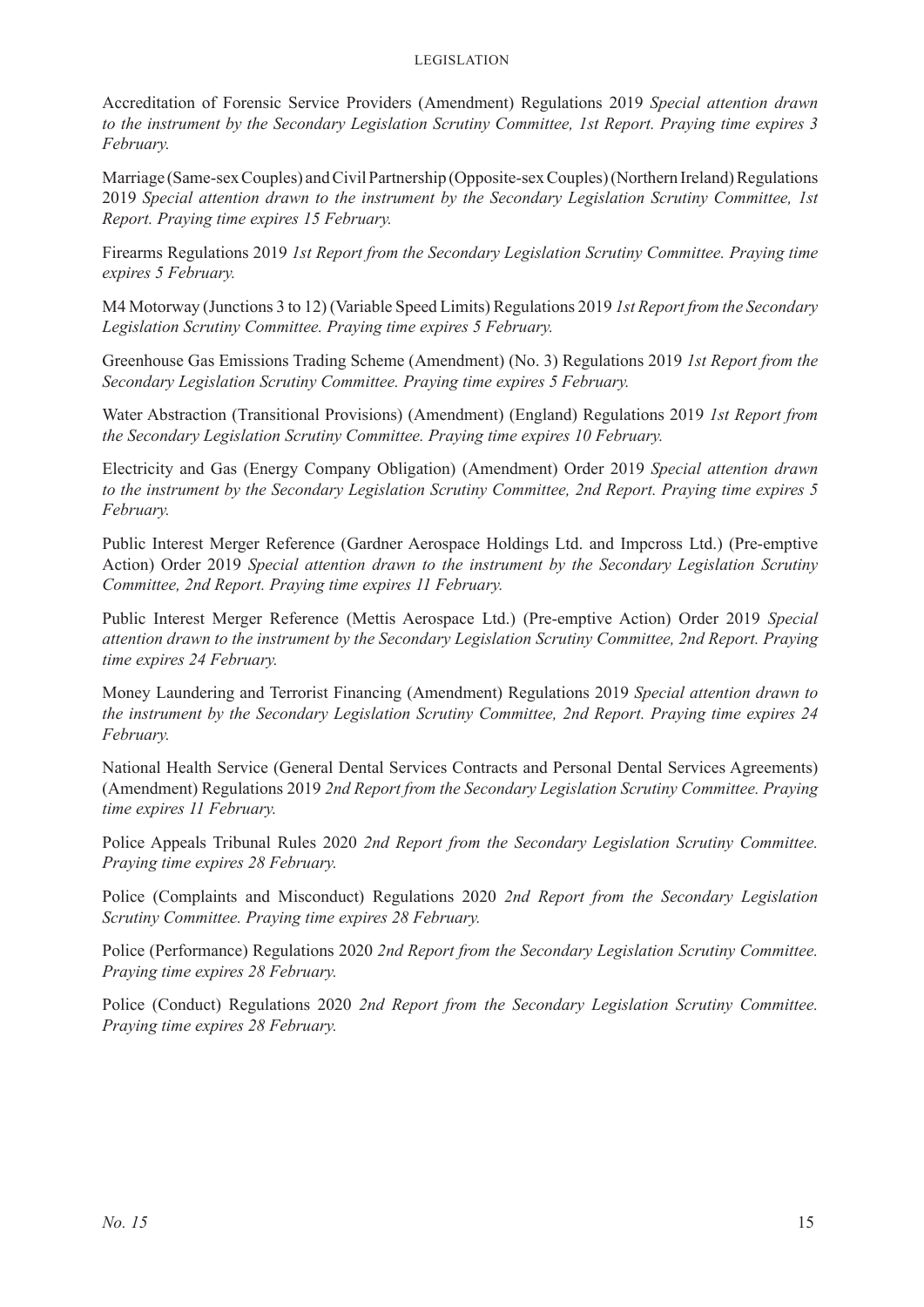### **Human Rights Remedial Orders**

#### **Draft orders under paragraph 2(a) referred to the Joint Committee on Human Rights**

Draft Jobseekers (Back to Work Schemes) Act 2013 (Remedial) Order 2019 *Scrutiny period expired: 20 January*

Draft Human Rights Act 1998 (Remedial) Order 2019 *Scrutiny period expires: 9 February*

#### **Other Instrument**

#### **Public Bodies Order**

#### **Draft Order reported from the Joint Committee on Statutory Instruments and the Secondary Legislation Scrutiny Committee**

Draft Public Bodies (Abolition of Public Works Loan Commissioners) Order 2019 *Scrutiny period expired 20 January, 2nd Report from the Joint Committee on Statutory Instruments, Session 2019, 3rd Report from the Secondary Legislation Scrutiny Committee, Session 2019, 1st Report from the Secondary Legislation Scrutiny Committee*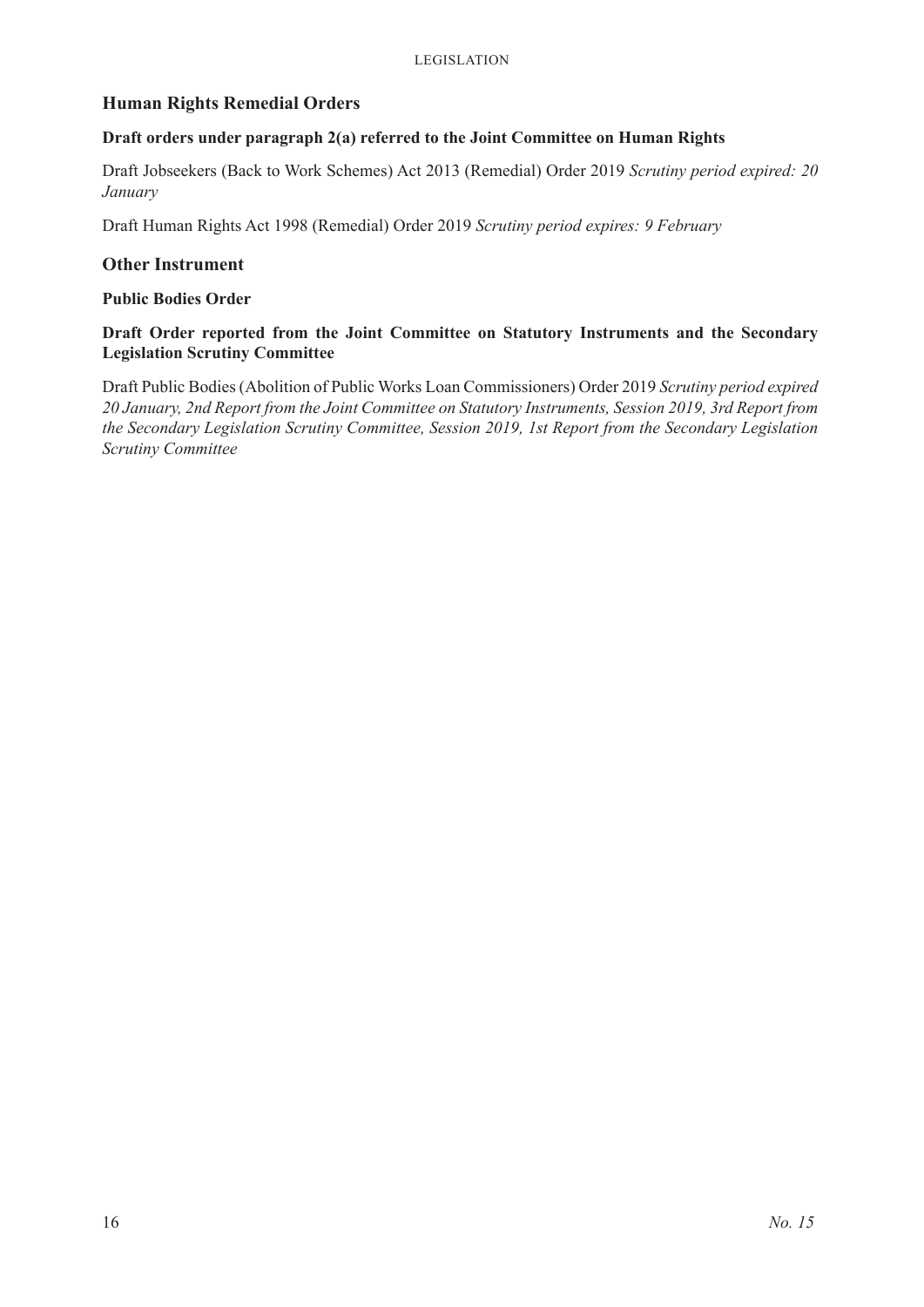# **Committees**

*Unless otherwise indicated, Committees meet in the Lords' rooms in the Committee Corridor. Only the next meeting of each Committee is listed below. Further details of these meetings, and of planned further meetings, may be found in the House of Lords Committees Weekly Bulletin.*

# **Tuesday 28 January**

| Democracy and Digital Technologies Committee                 | Room 2           | 10.00am            |
|--------------------------------------------------------------|------------------|--------------------|
| Science and Technology Committee                             | Room 1           | 10.15am            |
| <b>EU Justice Sub-Committee</b>                              | Room 3           | 10.30am            |
| Food, Poverty, Health and Environment Committee              | Room 2A          | 10.30am            |
| Communications and Digital Committee                         | Room 6           | 3.15pm             |
| Gambling Industry Committee                                  | Room 1           | 3.15pm             |
| Electoral Registration and Administration Act 2013 Committee | Room 4A          | 3.15pm             |
| Economic Affairs Committee                                   | Room 1           | 3.35pm             |
| Secondary Legislation Scrutiny Committee                     | Room 3A          | 3.45pm             |
| Liaison Committee                                            | Committee Room G | 4.00 <sub>pm</sub> |
| <b>Wednesday 29 January</b>                                  |                  |                    |
| EU Financial Affairs Sub-Committee                           | Room 4A          | 10.00am            |
| <b>Constitution Committee</b>                                | Room 1           | 10.15am            |
| EU Home Affairs Sub-Committee                                | Room 3           | 10.30am            |
| <b>International Relations and Defence Committee</b>         | Room 4           | 10.40am            |
| <b>European Union Committee</b>                              | Room 1           | 4.00 <sub>pm</sub> |
| Finance Committee                                            | Residence 1      | 4.15pm             |
| <b>Thursday 30 January</b>                                   |                  |                    |
| EU Internal Market Sub-Committee                             | Room 4A          | 10.00am            |
| EU External Affairs Sub-Committee                            | Room 1           | 10.05am            |
| <b>Monday 3 February</b>                                     |                  |                    |
| Finance Bill Sub-Committee                                   | Room 4A          | 4.00 <sub>pm</sub> |
| <b>Wednesday 5 February</b>                                  |                  |                    |
| Delegated Powers and Regulatory Reform Committee             | Room 2A          | 10.30am            |
| EU Energy and Environment Sub-Committee                      | Room 2           | 10.30am            |
| <b>Tuesday 11 February</b>                                   |                  |                    |
| <b>Conduct Committee</b>                                     | Room 2A          | 4.00 <sub>pm</sub> |
| <b>Thursday 13 February</b>                                  |                  |                    |
| <b>Services Committee</b>                                    | Room 2           | 1.00 <sub>pm</sub> |
|                                                              |                  |                    |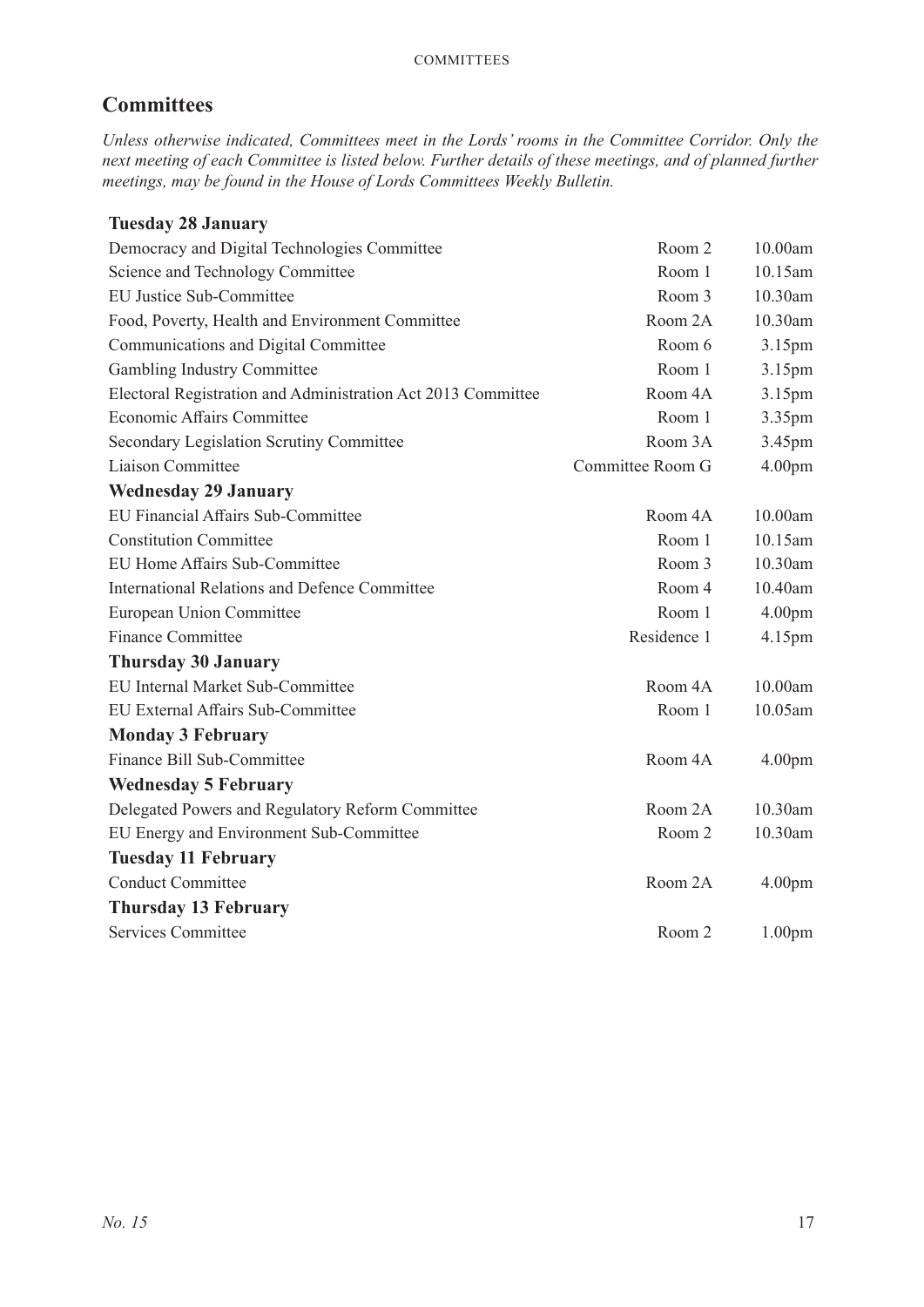# **Minutes of Proceedings of Monday 27 January 2020**

*The House met at 2.30pm.*

*Prayers were read by the Lord Bishop of Gloucester.*

1 **Oath** Irene Tordoff Baroness Fritchie took and subscribed the oath and signed an undertaking to abide by the Code of Conduct.

2 **Leave of Absence** Leave of absence was granted to the Earl of Listowel for the remainder of this Parliament.

# **Public Business**

3 **Horizon 2020** A question was asked by Lord Bassam of Brighton and answered by Lord Duncan of Springbank.

4 **National Health Service: children's emergency beds** A question was asked by Baroness Donaghy and answered by Lord Bethell.

5 **Schools: excluded children** A question was asked by Baroness Meacher and answered by Lord Agnew of Oulton.

6 **Agriculture Bill: food production** A question was asked by the Lord Bishop of St Albans and answered by Lord Gardiner of Kimble.

7 **Traffic Management (Amendment) Bill [HL]** Baroness Pinnock presented a bill to make provision in relation to the civil enforcement of speeding contraventions. It was read a first time and ordered to be printed. (HL Bill 60)

8 **Marriage and Civil Partnership (Minimum Age) Bill [HL]** Baroness Hussein-Ece presented a bill to revoke parental or judicial consent which permits the marriage or civil partnership of a child and to criminalise child marriage or civil partnership under the age of 18; and for connected purposes. It was read a first time and ordered to be printed. (HL Bill 61)

9 **Traffic Management (Approved Devices) Bill [HL]** Lord Brooke of Alverthorpe, on behalf of Baroness Massey of Darwen, presented a bill to make provision to enable the civil enforcement of moving traffic contraventions using approved devices. It was read a first time and ordered to be printed. (HL Bill 62)

10 **Department of Health (Northern Ireland) Bill [HL]** Lord Empey presented a bill to provide for the functions exercised by the Northern Ireland Department of Health to be exercised by the Secretary of State in the absence of a Northern Ireland Executive. It was read a first time and ordered to be printed. (HL Bill 63)

11 **Regulation of Political Opinion Polling Bill [HL]** Lord Kennedy of Southwark, on behalf of Lord Foulkes of Cumnock, presented a bill to make provision for the regulation of political opinion polling in the United Kingdom; and for connected purposes. It was read a first time and ordered to be printed. (HL Bill 64)

12 **Air Traffic Management and Unmanned Aircraft Bill [HL]** Baroness Vere of Norbiton moved that the bill be now read a second time. After debate, the motion was agreed to and the bill was committed to a Committee of the Whole House.

13 **Huawei: United Kingdom's 5G network** Baroness Morgan of Cotes repeated as a ministerial statement the answer given to an Urgent Question in the House of Commons.

14 **Facial recognition surveillance** Baroness Williams of Trafford repeated as a ministerial statement the answer given to an Urgent Question in the House of Commons.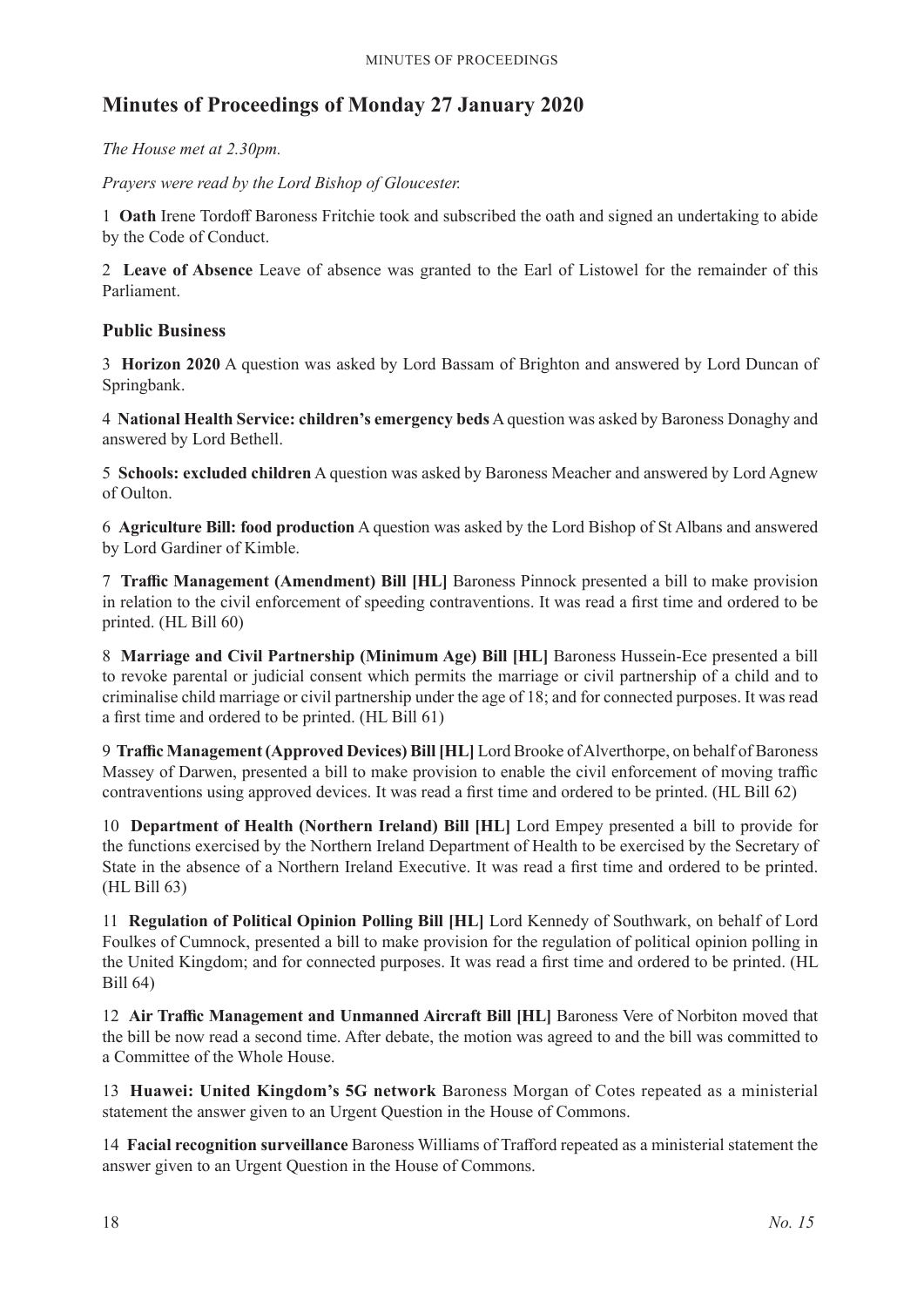15 **Reserve Forces and Cadets' Associations** A question was asked by Lord De Mauley and, after debate, answered by Baroness Goldie.

*The House adjourned at 7.07pm until Tuesday 28 January at 2.30pm.*

**Ed Ollard** *Clerk of the Parliaments*